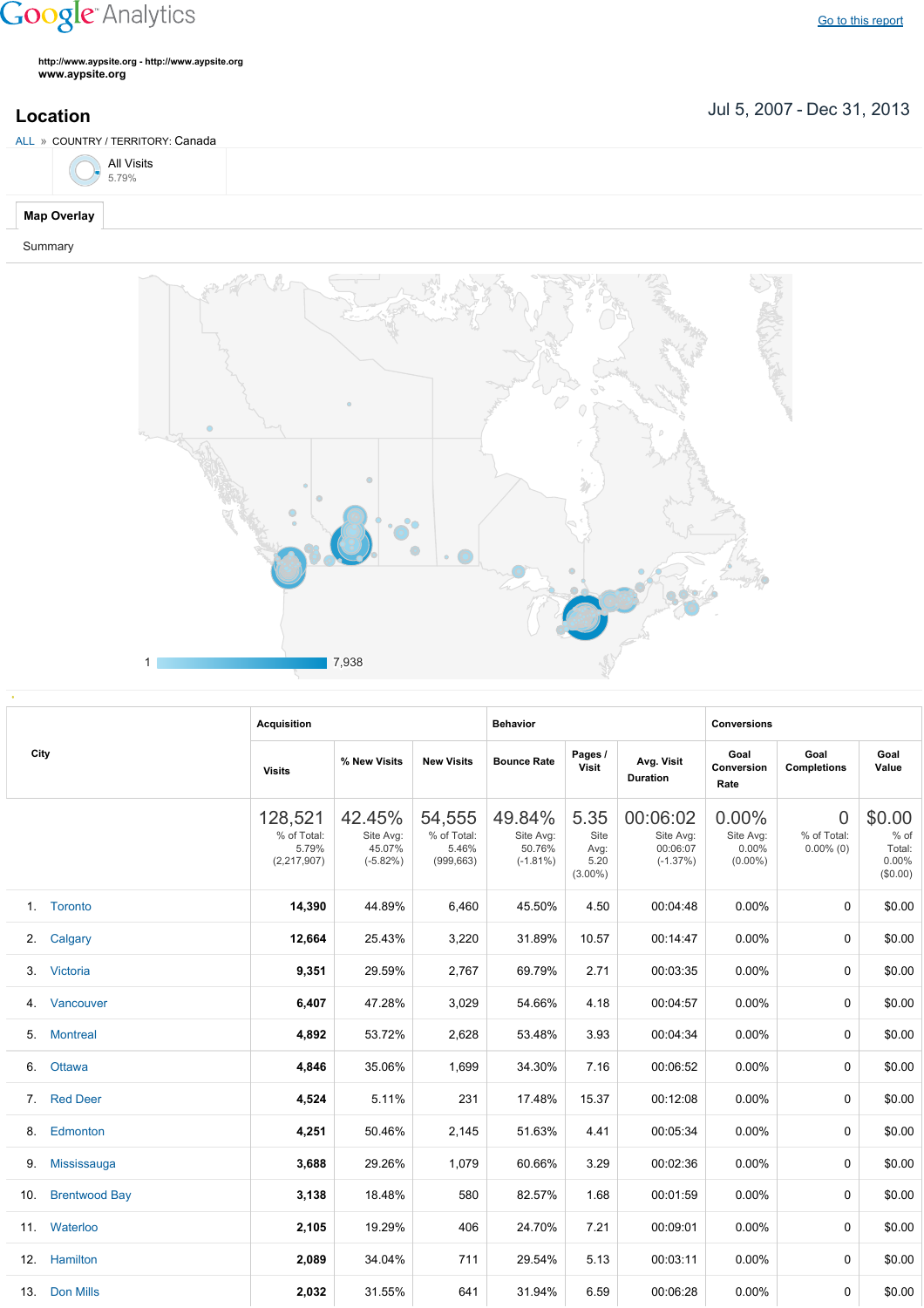|     | 14. Winnipeg            | 1,741 | 66.34% | 1,155 | 61.23% | 3.72  | 00:04:28 | $0.00\%$ | 0           | \$0.00 |
|-----|-------------------------|-------|--------|-------|--------|-------|----------|----------|-------------|--------|
|     | 15. East York           | 1,630 | 13.99% | 228   | 27.98% | 6.43  | 00:04:52 | $0.00\%$ | 0           | \$0.00 |
|     | 16. St. Leonard         | 1,395 | 13.91% | 194   | 13.76% | 7.33  | 00:06:24 | 0.00%    | 0           | \$0.00 |
|     | 17. Saskatoon           | 1,376 | 53.05% | 730   | 51.53% | 3.70  | 00:04:21 | $0.00\%$ | 0           | \$0.00 |
|     | 18. Sidney              | 1,324 | 11.10% | 147   | 86.10% | 1.45  | 00:01:34 | $0.00\%$ | 0           | \$0.00 |
|     | 19. Pelham Park         | 1,305 | 49.73% | 649   | 43.83% | 5.70  | 00:06:54 | $0.00\%$ | 0           | \$0.00 |
|     | 20. Surrey              | 1,210 | 64.30% | 778   | 52.48% | 5.27  | 00:05:15 | $0.00\%$ | 0           | \$0.00 |
|     | 21. Kitchener           | 1,121 | 40.32% | 452   | 44.34% | 5.75  | 00:07:15 | $0.00\%$ | 0           | \$0.00 |
|     | 22. Brampton            | 1,091 | 74.98% | 818   | 60.31% | 3.79  | 00:04:44 | $0.00\%$ | $\mathbf 0$ | \$0.00 |
|     | 23. London              | 1,038 | 67.82% | 704   | 61.95% | 3.83  | 00:05:25 | $0.00\%$ | 0           | \$0.00 |
|     | 24. Streetsville        | 1,012 | 16.80% | 170   | 75.69% | 1.86  | 00:01:19 | $0.00\%$ | 0           | \$0.00 |
|     | 25. Mount Royal         | 1,006 | 28.73% | 289   | 38.57% | 4.54  | 00:05:22 | 0.00%    | 0           | \$0.00 |
|     | 26. Halifax             | 950   | 79.68% | 757   | 76.32% | 1.96  | 00:02:12 | $0.00\%$ | 0           | \$0.00 |
|     | 27. Cordova Bay         | 921   | 20.41% | 188   | 81.43% | 1.55  | 00:02:05 | 0.00%    | 0           | \$0.00 |
|     | 28. Kelowna             | 917   | 51.15% | 469   | 51.47% | 3.61  | 00:04:40 | $0.00\%$ | 0           | \$0.00 |
|     | 29. Dundas              | 882   | 5.44%  | 48    | 7.26%  | 6.73  | 00:03:39 | $0.00\%$ | $\mathbf 0$ | \$0.00 |
|     | 30. Burnaby             | 831   | 52.83% | 439   | 48.98% | 13.87 | 00:14:26 | $0.00\%$ | 0           | \$0.00 |
|     | 31. Thunder Bay         | 783   | 19.67% | 154   | 50.06% | 3.61  | 00:05:34 | 0.00%    | $\mathbf 0$ | \$0.00 |
|     | 32. Outremont           | 775   | 54.32% | 421   | 53.55% | 4.13  | 00:04:41 | $0.00\%$ | 0           | \$0.00 |
|     | 33. Richmond            | 766   | 39.16% | 300   | 54.83% | 4.41  | 00:07:02 | $0.00\%$ | 0           | \$0.00 |
|     | 34. North Vancouver     | 752   | 30.59% | 230   | 56.78% | 2.98  | 00:01:35 | $0.00\%$ | 0           | \$0.00 |
|     | 35. (not set)           | 746   | 44.24% | 330   | 41.96% | 4.51  | 00:08:09 | $0.00\%$ | 0           | \$0.00 |
|     | 36. Coquitlam           | 709   | 38.79% | 275   | 34.98% | 13.94 | 00:15:14 | $0.00\%$ | $\mathbf 0$ | \$0.00 |
|     | 37. Regina              | 679   | 47.57% | 323   | 67.75% | 2.56  | 00:04:01 | $0.00\%$ | 0           | \$0.00 |
|     | 38. Cooksville          | 646   | 55.57% | 359   | 46.90% | 5.06  | 00:05:52 | $0.00\%$ | $\mathbf 0$ | \$0.00 |
|     | 39. North York          | 618   | 62.46% | 386   | 61.17% | 3.69  | 00:03:31 | $0.00\%$ | 0           | \$0.00 |
|     | 40. Oakville            | 595   | 48.40% | 288   | 64.03% | 2.44  | 00:02:49 | 0.00%    | 0           | \$0.00 |
|     | 41. West Vancouver      | 564   | 31.38% | 177   | 66.13% | 2.99  | 00:02:24 | $0.00\%$ | 0           | \$0.00 |
|     | 42. Markham             | 557   | 52.78% | 294   | 53.68% | 3.63  | 00:07:09 | $0.00\%$ | 0           | \$0.00 |
|     | 43. Nepean              | 541   | 25.51% | 138   | 23.11% | 7.51  | 00:03:37 | $0.00\%$ | 0           | \$0.00 |
|     | 44. Windsor             | 483   | 77.02% | 372   | 67.49% | 2.61  | 00:03:41 | 0.00%    | 0           | \$0.00 |
|     | 45. Ajax                | 463   | 23.76% | 110   | 19.22% | 7.73  | 00:05:53 | 0.00%    | $\mathbf 0$ | \$0.00 |
|     | 46. Scarborough         | 446   | 53.36% | 238   | 45.52% | 7.57  | 00:10:38 | $0.00\%$ | 0           | \$0.00 |
|     | 47. Richmond Hill       | 445   | 78.65% | 350   | 65.39% | 2.56  | 00:03:30 | $0.00\%$ | 0           | \$0.00 |
|     | 48. Dollard-des-Ormeaux | 434   | 59.45% | 258   | 46.54% | 5.65  | 00:06:10 | 0.00%    | 0           | \$0.00 |
|     | 49. Moncton             | 432   | 62.04% | 268   | 68.52% | 2.75  | 00:03:36 | $0.00\%$ | 0           | \$0.00 |
|     | 50. Etobicoke           | 417   | 72.18% | 301   | 50.36% | 4.11  | 00:05:36 | 0.00%    | 0           | \$0.00 |
|     | 51. Nelson              | 405   | 32.84% | 133   | 38.27% | 4.50  | 00:04:10 | 0.00%    | 0           | \$0.00 |
| 52. | <b>Burlington</b>       | 398   | 63.07% | 251   | 56.03% | 3.60  | 00:02:54 | 0.00%    | 0           | \$0.00 |
|     | 53. Kingston            | 376   | 83.51% | 314   | 67.82% | 2.21  | 00:02:28 | $0.00\%$ | 0           | \$0.00 |
| 54. | Fredericton             | 365   | 53.97% | 197   | 61.37% | 2.96  | 00:03:06 | $0.00\%$ | 0           | \$0.00 |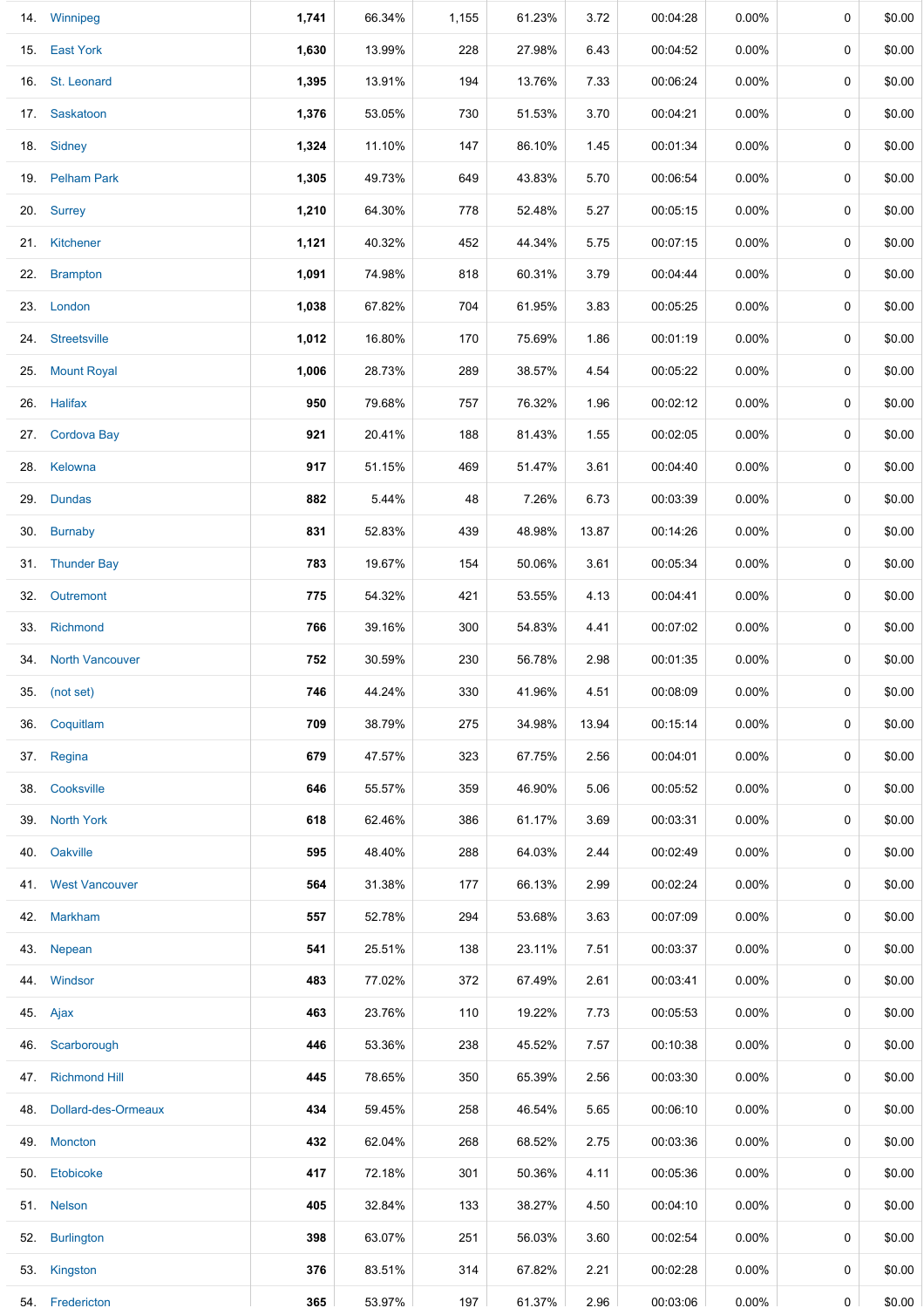|     | 55. Nanaimo                  | 363 | 67.77% | 246 | 62.53% | 3.47  | 00:03:40 | $0.00\%$ | 0           | \$0.00 |
|-----|------------------------------|-----|--------|-----|--------|-------|----------|----------|-------------|--------|
|     | 56. Gatineau                 | 359 | 43.45% | 156 | 43.45% | 5.46  | 00:05:06 | $0.00\%$ | 0           | \$0.00 |
|     | 57. Kamloops                 | 357 | 52.94% | 189 | 81.23% | 1.99  | 00:01:45 | 0.00%    | 0           | \$0.00 |
| 58. | Laval                        | 357 | 75.07% | 268 | 43.98% | 3.50  | 00:03:05 | $0.00\%$ | 0           | \$0.00 |
|     | 59. Quebec City              | 355 | 76.06% | 270 | 64.23% | 2.83  | 00:02:59 | $0.00\%$ | 0           | \$0.00 |
|     | 60. Barrie                   | 346 | 73.41% | 254 | 59.54% | 3.11  | 00:03:34 | $0.00\%$ | 0           | \$0.00 |
|     | 61. Agincourt                | 328 | 56.71% | 186 | 47.26% | 7.47  | 00:11:09 | $0.00\%$ | 0           | \$0.00 |
|     | 62. Westmount                | 299 | 34.11% | 102 | 72.58% | 2.19  | 00:01:59 | $0.00\%$ | $\mathbf 0$ | \$0.00 |
|     | 63. Greater Sudbury          | 266 | 68.05% | 181 | 62.78% | 3.98  | 00:04:48 | $0.00\%$ | 0           | \$0.00 |
|     | 64. Port Moody               | 264 | 31.44% | 83  | 32.58% | 3.20  | 00:02:09 | $0.00\%$ | $\mathbf 0$ | \$0.00 |
| 65. | <b>New Westminster</b>       | 262 | 67.18% | 176 | 66.79% | 3.15  | 00:03:56 | $0.00\%$ | 0           | \$0.00 |
|     | 66. St. Catharines           | 261 | 85.44% | 223 | 68.97% | 2.57  | 00:02:47 | $0.00\%$ | 0           | \$0.00 |
|     | 67. Langley                  | 253 | 77.08% | 195 | 43.48% | 8.25  | 00:08:04 | 0.00%    | 0           | \$0.00 |
|     | 68. Islington                | 251 | 70.92% | 178 | 56.18% | 4.01  | 00:04:10 | 0.00%    | 0           | \$0.00 |
|     | 69. Port Coquitlam           | 248 | 31.05% | 77  | 25.81% | 27.23 | 00:28:20 | $0.00\%$ | 0           | \$0.00 |
|     | 70. Unionville               | 246 | 84.55% | 208 | 63.41% | 4.02  | 00:05:28 | $0.00\%$ | 0           | \$0.00 |
|     | 71. St. John's               | 245 | 84.08% | 206 | 65.71% | 2.72  | 00:02:14 | $0.00\%$ | 0           | \$0.00 |
|     | 72. Guelph                   | 237 | 83.12% | 197 | 65.82% | 2.32  | 00:02:50 | $0.00\%$ | 0           | \$0.00 |
|     | 73. Bramalea                 | 228 | 80.26% | 183 | 60.09% | 3.61  | 00:04:55 | $0.00\%$ | $\mathbf 0$ | \$0.00 |
|     | 74. Vaughan                  | 228 | 80.70% | 184 | 63.60% | 2.61  | 00:04:19 | $0.00\%$ | 0           | \$0.00 |
|     | 75. St. Albert               | 226 | 41.15% | 93  | 73.01% | 5.58  | 00:03:55 | 0.00%    | 0           | \$0.00 |
|     | 76. Charlesbourg             | 222 | 84.68% | 188 | 12.61% | 11.16 | 00:13:46 | $0.00\%$ | 0           | \$0.00 |
|     | 77. Prince George            | 220 | 67.73% | 149 | 64.09% | 3.13  | 00:03:48 | 0.00%    | 0           | \$0.00 |
|     | 78. Niagara Falls            | 218 | 65.14% | 142 | 57.80% | 3.16  | 00:02:38 | $0.00\%$ | 0           | \$0.00 |
|     | 79. Lethbridge               | 217 | 78.34% | 170 | 76.96% | 2.11  | 00:02:11 | $0.00\%$ | 0           | \$0.00 |
|     | 80. Dartmouth                | 213 | 74.65% | 159 | 69.01% | 2.10  | 00:01:51 | 0.00%    | $\mathbf 0$ | \$0.00 |
|     | 81. Brantford                | 210 | 44.29% | 93  | 67.62% | 2.46  | 00:01:20 | $0.00\%$ | 0           | \$0.00 |
|     | 82. Longueuil                | 210 | 46.67% | 98  | 37.62% | 5.32  | 00:07:07 | $0.00\%$ | $\mathbf 0$ | \$0.00 |
|     | 83. Oshawa                   | 206 | 82.52% | 170 | 65.53% | 2.56  | 00:03:57 | $0.00\%$ | 0           | \$0.00 |
|     | 84. Peterborough             | 196 | 79.59% | 156 | 67.86% | 2.91  | 00:02:37 | $0.00\%$ | 0           | \$0.00 |
|     | 85. White Rock               | 195 | 70.77% | 138 | 35.38% | 6.09  | 00:08:00 | $0.00\%$ | 0           | \$0.00 |
|     | 86. Saint John               | 195 | 73.85% | 144 | 68.72% | 2.30  | 00:02:22 | $0.00\%$ | 0           | \$0.00 |
|     | 87. Rockcliffe - Manor Park  | 193 | 44.04% | 85  | 18.65% | 7.61  | 00:07:41 | $0.00\%$ | 0           | \$0.00 |
|     | 88. Saint-Laurent            | 182 | 49.45% | 90  | 40.66% | 5.10  | 00:05:32 | $0.00\%$ | 0           | \$0.00 |
|     | 89. Abbotsford               | 181 | 75.14% | 136 | 66.85% | 2.24  | 00:02:55 | $0.00\%$ | 0           | \$0.00 |
|     | 90. Aylmer                   | 168 | 20.24% | 34  | 18.45% | 8.60  | 00:04:25 | $0.00\%$ | 0           | \$0.00 |
|     | 91. Melfort                  | 161 | 79.50% | 128 | 66.46% | 1.63  | 00:04:19 | 0.00%    | $\mathbf 0$ | \$0.00 |
|     | 92. Saint-Jean-sur-Richelieu | 160 | 18.75% | 30  | 30.63% | 5.38  | 00:08:02 | $0.00\%$ | 0           | \$0.00 |
|     | 93. Penticton                | 158 | 56.96% | 90  | 80.38% | 1.69  | 00:01:16 | $0.00\%$ | 0           | \$0.00 |
|     | 94. North Bay                | 155 | 56.13% | 87  | 60.00% | 2.77  | 00:04:40 | $0.00\%$ | 0           | \$0.00 |
|     |                              |     |        |     |        |       |          |          |             |        |

54. Fredericton **365** 53.97% 197 61.37% 2.96 00:03:06 0.00% 0 \$0.00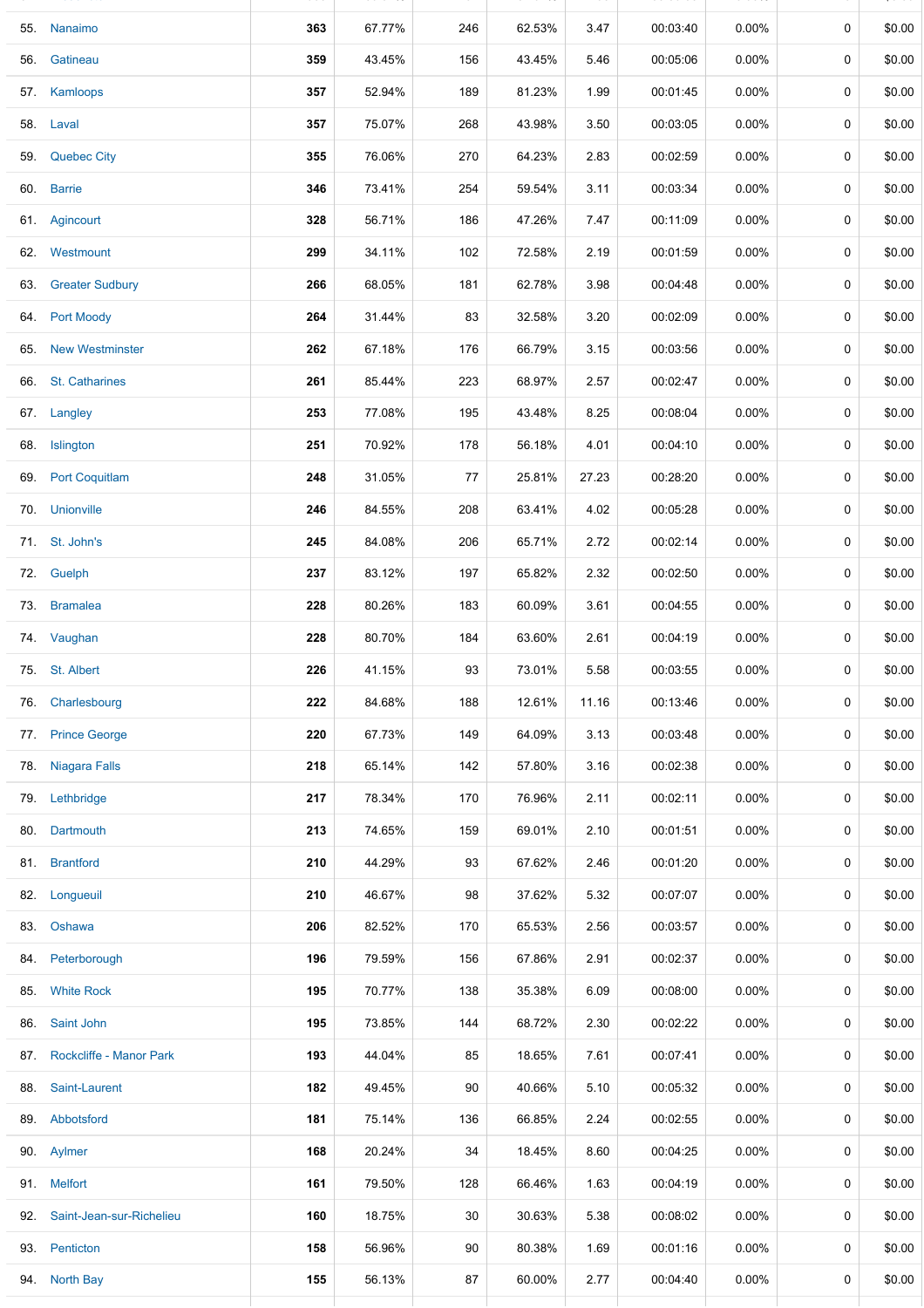| 95. Duvernay          | 154 | 72.73% | 112          | 41.56% | 5.72  | 00:06:25 | $0.00\%$ | 0           | \$0.00 |
|-----------------------|-----|--------|--------------|--------|-------|----------|----------|-------------|--------|
| 96. Cloverdale        | 153 | 56.21% | 86           | 45.75% | 8.10  | 00:08:58 | $0.00\%$ | 0           | \$0.00 |
| 97. Airdrie           | 152 | 50.66% | 77           | 60.53% | 5.68  | 00:12:19 | $0.00\%$ | $\mathbf 0$ | \$0.00 |
| 98. Whitby            | 151 | 85.43% | 129          | 72.19% | 2.64  | 00:02:05 | $0.00\%$ | 0           | \$0.00 |
| 99. Hull              | 150 | 59.33% | 89           | 41.33% | 6.83  | 00:07:29 | $0.00\%$ | $\mathbf 0$ | \$0.00 |
| 100. Delta            | 149 | 80.54% | 120          | 65.10% | 3.01  | 00:03:56 | $0.00\%$ | 0           | \$0.00 |
| 101. Whistler         | 137 | 54.01% | 74           | 40.88% | 6.04  | 00:04:44 | $0.00\%$ | 0           | \$0.00 |
| 102. Newmarket        | 136 | 83.09% | 113          | 70.59% | 1.93  | 00:01:32 | $0.00\%$ | 0           | \$0.00 |
| 103. Malton           | 135 | 70.37% | 95           | 54.81% | 3.36  | 00:03:36 | $0.00\%$ | 0           | \$0.00 |
| 104. Grande Prairie   | 133 | 77.44% | 103          | 75.19% | 1.72  | 00:01:24 | $0.00\%$ | $\mathbf 0$ | \$0.00 |
| 105. Thistletown      | 132 | 83.33% | 110          | 62.12% | 2.53  | 00:02:28 | $0.00\%$ | 0           | \$0.00 |
| 106. Cambridge        | 129 | 74.42% | 96           | 59.69% | 3.29  | 00:05:37 | 0.00%    | 0           | \$0.00 |
| 107. Vaudreuil-Dorion | 129 | 31.78% | 41           | 63.57% | 3.70  | 00:04:28 | $0.00\%$ | 0           | \$0.00 |
| 108. Sydney           | 125 | 59.20% | 74           | 60.00% | 2.76  | 00:03:00 | $0.00\%$ | $\mathbf 0$ | \$0.00 |
| 109. Saint-Lambert    | 123 | 76.42% | 94           | 52.85% | 3.11  | 00:02:36 | $0.00\%$ | 0           | \$0.00 |
| 110. Pickering        | 122 | 75.41% | 92           | 59.02% | 4.95  | 00:04:55 | $0.00\%$ | 0           | \$0.00 |
| 111. Duncan           | 120 | 70.83% | 85           | 52.50% | 4.28  | 00:14:34 | $0.00\%$ | 0           | \$0.00 |
| 112. Vernon           | 120 | 70.00% | 84           | 62.50% | 2.94  | 00:06:19 | $0.00\%$ | 0           | \$0.00 |
| 113. Charlottetown    | 120 | 82.50% | 99           | 72.50% | 2.08  | 00:01:00 | $0.00\%$ | 0           | \$0.00 |
| 114. Courtenay        | 116 | 83.62% | 97           | 75.00% | 2.00  | 00:01:53 | $0.00\%$ | 0           | \$0.00 |
| 115. Chilliwack       | 113 | 82.30% | 93           | 66.37% | 3.13  | 00:02:29 | $0.00\%$ | 0           | \$0.00 |
| 116. Woodbridge       | 113 | 73.45% | 83           | 57.52% | 3.96  | 00:05:53 | $0.00\%$ | 0           | \$0.00 |
| 117. Aurora           | 111 | 72.97% | 81           | 64.86% | 3.26  | 00:03:37 | 0.00%    | 0           | \$0.00 |
| 118. Kanata           | 109 | 66.97% | 73           | 50.46% | 5.25  | 00:02:40 | $0.00\%$ | 0           | \$0.00 |
| 119. Boucherville     | 109 | 42.20% | 46           | 40.37% | 6.14  | 00:08:43 | $0.00\%$ | 0           | \$0.00 |
| 120. Thornhill        | 107 | 83.18% | 89           | 67.29% | 2.50  | 00:03:02 | $0.00\%$ | 0           | \$0.00 |
| 121. Timmins          | 107 | 54.21% | 58           | 36.45% | 6.96  | 00:08:11 | $0.00\%$ | 0           | \$0.00 |
| 122. Mont-Tremblant   | 107 | 13.08% | 14           | 35.51% | 3.80  | 00:13:31 | $0.00\%$ | 0           | \$0.00 |
| 123. Salmon Arm       | 106 | 22.64% | 24           | 88.68% | 1.40  | 00:01:04 | $0.00\%$ | 0           | \$0.00 |
| 124. Haney            | 105 | 89.52% | 94           | 77.14% | 1.57  | 00:01:51 | $0.00\%$ | $\mathbf 0$ | \$0.00 |
| 125. Parksville       | 104 | 83.65% | 87           | 71.15% | 2.64  | 00:04:44 | $0.00\%$ | 0           | \$0.00 |
| 126. Medicine Hat     | 102 | 70.59% | 72           | 56.86% | 4.23  | 00:06:35 | $0.00\%$ | 0           | \$0.00 |
| 127. Fort McMurray    | 99  | 67.68% | 67           | 57.58% | 2.62  | 00:03:23 | $0.00\%$ | 0           | \$0.00 |
| 128. Terrebonne       | 99  | 95.96% | 95           | 86.87% | 1.61  | 00:01:21 | $0.00\%$ | 0           | \$0.00 |
| 129. Ponoka           | 97  | 1.03%  | $\mathbf{1}$ | 8.25%  | 18.00 | 00:16:55 | $0.00\%$ | 0           | \$0.00 |
| 130. Mattagami        | 91  | 76.92% | 70           | 53.85% | 3.27  | 00:04:59 | $0.00\%$ | 0           | \$0.00 |
| 131. Willowdale       | 91  | 86.81% | 79           | 68.13% | 2.51  | 00:02:56 | $0.00\%$ | 0           | \$0.00 |
| 132. Granby           | 89  | 33.71% | 30           | 44.94% | 6.43  | 00:05:22 | $0.00\%$ | 0           | \$0.00 |
| 133. Trois-Rivieres   | 87  | 51.72% | 45           | 63.22% | 2.85  | 00:02:26 | $0.00\%$ | 0           | \$0.00 |
| 134. Sherbrooke       | 86  | 93.02% | 80           | 72.09% | 2.72  | 00:02:06 | $0.00\%$ | 0           | \$0.00 |
| 135. Concord          | 81  | 88.89% | 72           | 60.49% | 3.70  | 00:05:28 | 0.00%    | 0           | \$0.00 |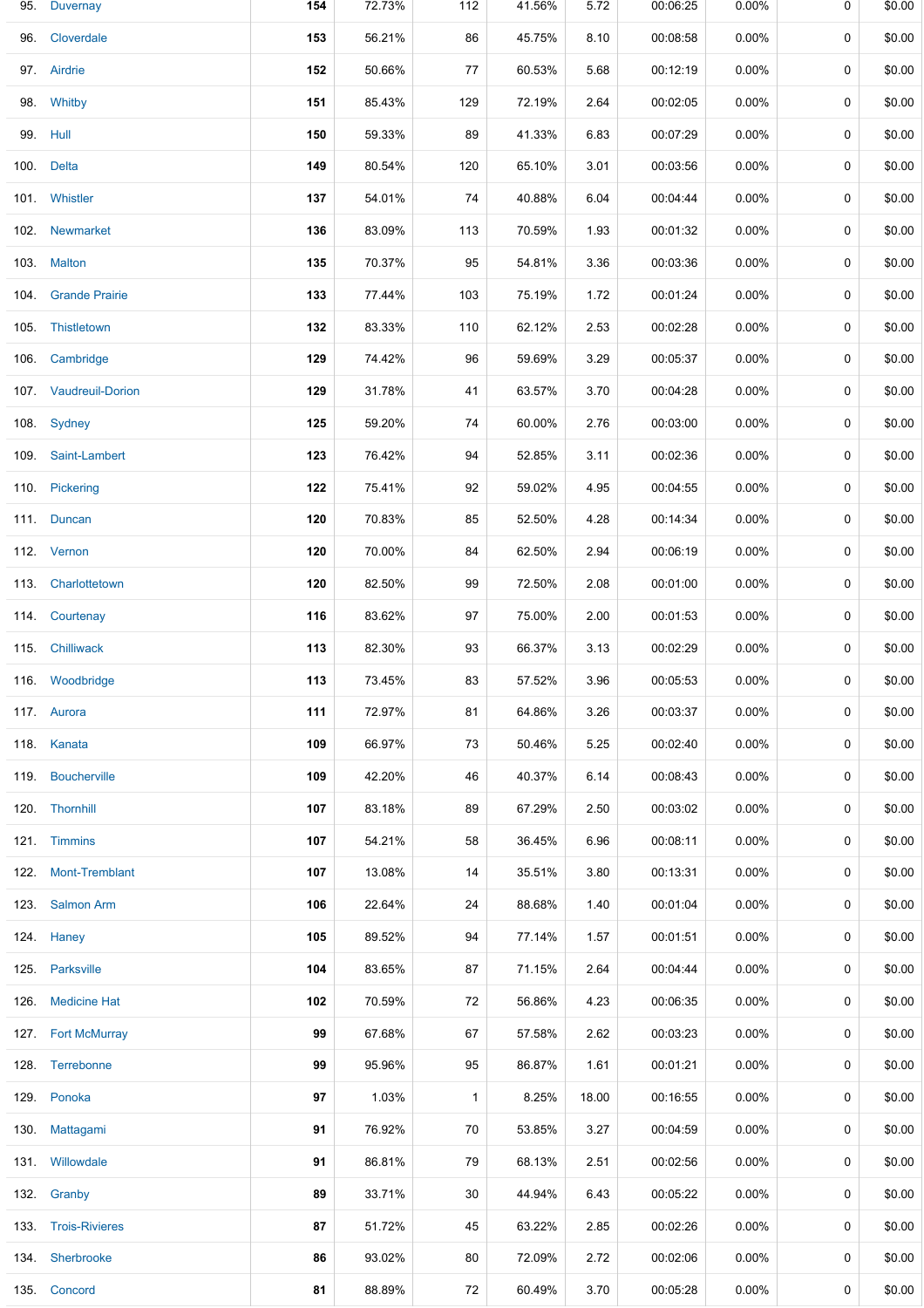|      | 136. Sarnia             | 80 | 90.00% | 72             | 70.00% | 2.04  | 00:02:11 | 0.00%    | 0           | \$0.00 |
|------|-------------------------|----|--------|----------------|--------|-------|----------|----------|-------------|--------|
|      | 137. Belleville         | 77 | 75.32% | 58             | 59.74% | 2.62  | 00:02:35 | 0.00%    | 0           | \$0.00 |
|      | 138. Dorval             | 77 | 72.73% | 56             | 54.55% | 4.90  | 00:04:27 | 0.00%    | 0           | \$0.00 |
|      | 139. Pointe-Claire      | 76 | 50.00% | 38             | 57.89% | 3.11  | 00:04:47 | $0.00\%$ | 0           | \$0.00 |
|      | 140. Mont-Saint-Hilaire | 73 | 9.59%  | $\overline{7}$ | 17.81% | 4.67  | 00:13:05 | 0.00%    | 0           | \$0.00 |
|      | 141. Sainte-Foy         | 71 | 66.20% | 47             | 45.07% | 4.63  | 00:04:27 | $0.00\%$ | 0           | \$0.00 |
|      | 142. Squamish           | 67 | 71.64% | 48             | 35.82% | 5.13  | 00:07:01 | $0.00\%$ | 0           | \$0.00 |
|      | 143. Chatham            | 67 | 43.28% | 29             | 52.24% | 3.04  | 00:03:24 | 0.00%    | 0           | \$0.00 |
|      | 144. Port Credit        | 66 | 62.12% | 41             | 57.58% | 2.82  | 00:02:08 | $0.00\%$ | 0           | \$0.00 |
|      | 145. Levis              | 66 | 56.06% | 37             | 39.39% | 8.88  | 00:15:30 | $0.00\%$ | 0           | \$0.00 |
|      | 146 Mount Pearl         | 65 | 90.77% | 59             | 72.31% | 1.97  | 00:01:49 | $0.00\%$ | 0           | \$0.00 |
|      | 147. Ancaster           | 62 | 11.29% | $\overline{7}$ | 14.52% | 7.18  | 00:03:19 | 0.00%    | 0           | \$0.00 |
|      | 148. Thorold            | 61 | 55.74% | 34             | 52.46% | 4.08  | 00:03:35 | $0.00\%$ | 0           | \$0.00 |
|      | 149. Sainte-Genevieve   | 61 | 63.93% | 39             | 57.38% | 6.18  | 00:06:26 | 0.00%    | 0           | \$0.00 |
|      | 150. Whitehorse         | 61 | 88.52% | 54             | 73.77% | 1.56  | 00:01:07 | $0.00\%$ | 0           | \$0.00 |
|      | 151. Maple              | 60 | 68.33% | 41             | 65.00% | 2.15  | 00:03:04 | $0.00\%$ | 0           | \$0.00 |
|      | 152. Sault Ste. Marie   | 60 | 91.67% | 55             | 71.67% | 2.07  | 00:01:39 | 0.00%    | 0           | \$0.00 |
|      | 153. Verdun             | 60 | 58.33% | 35             | 58.33% | 2.73  | 00:03:50 | 0.00%    | 0           | \$0.00 |
|      | 154. Prince Albert      | 60 | 76.67% | 46             | 58.33% | 5.97  | 00:06:23 | 0.00%    | 0           | \$0.00 |
|      | 155. Chicoutimi         | 59 | 25.42% | 15             | 84.75% | 1.83  | 00:01:03 | 0.00%    | 0           | \$0.00 |
|      | 156. Milton             | 57 | 92.98% | 53             | 78.95% | 2.47  | 00:02:07 | $0.00\%$ | 0           | \$0.00 |
|      | 157. Sherwood Park      | 56 | 82.14% | 46             | 73.21% | 1.91  | 00:02:16 | $0.00\%$ | 0           | \$0.00 |
|      | 158. Welland            | 56 | 83.93% | 47             | 82.14% | 1.36  | 00:01:08 | 0.00%    | $\mathbf 0$ | \$0.00 |
|      | 159. Brossard           | 56 | 94.64% | 53             | 69.64% | 2.02  | 00:01:11 | 0.00%    | 0           | \$0.00 |
|      | 160. Canmore            | 55 | 69.09% | 38             | 52.73% | 4.24  | 00:05:34 | $0.00\%$ | 0           | \$0.00 |
|      | 161. Rimouski           | 55 | 83.64% | 46             | 50.91% | 5.75  | 00:05:16 | $0.00\%$ | 0           | \$0.00 |
|      | 162. Cobourg            | 54 | 59.26% | 32             | 64.81% | 2.87  | 00:03:10 | $0.00\%$ | 0           | \$0.00 |
|      | 163. Winona             | 54 | 24.07% | 13             | 14.81% | 10.24 | 00:17:27 | 0.00%    | 0           | \$0.00 |
|      | 164. Saint-Jerome       | 54 | 90.74% | 49             | 68.52% | 1.78  | 00:01:32 | $0.00\%$ | 0           | \$0.00 |
| 165. | Georgetown              | 53 | 90.57% | 48             | 66.04% | 2.60  | 00:01:56 | $0.00\%$ | 0           | \$0.00 |
|      | 166. Saint-Hyacinthe    | 53 | 30.19% | 16             | 39.62% | 4.68  | 00:09:18 | $0.00\%$ | 0           | \$0.00 |
|      | 167. Brandon            | 52 | 96.15% | 50             | 80.77% | 1.44  | 00:00:40 | $0.00\%$ | 0           | \$0.00 |
|      | 168. Woodstock          | 52 | 76.92% | 40             | 57.69% | 5.25  | 00:03:26 | $0.00\%$ | 0           | \$0.00 |
|      | 169. Loretteville       | 52 | 17.31% | 9              | 11.54% | 15.81 | 00:55:30 | $0.00\%$ | 0           | \$0.00 |
|      | 170. Quesnel            | 51 | 60.78% | 31             | 68.63% | 1.75  | 00:01:51 | $0.00\%$ | 0           | \$0.00 |
|      | 171. Lloydminster       | 50 | 18.00% | 9              | 32.00% | 3.28  | 00:06:04 | $0.00\%$ | 0           | \$0.00 |
|      | 172. Cornwall           | 45 | 82.22% | 37             | 80.00% | 1.98  | 00:02:33 | $0.00\%$ | 0           | \$0.00 |
|      | 173. Grimsby            | 44 | 79.55% | 35             | 54.55% | 4.32  | 00:02:33 | $0.00\%$ | 0           | \$0.00 |
|      | 174. Drummondville      | 43 | 86.05% | 37             | 46.51% | 3.74  | 00:05:17 | $0.00\%$ | 0           | \$0.00 |
|      | 175. Kirkland           | 43 | 53.49% | 23             | 58.14% | 4.42  | 00:05:16 | $0.00\%$ | 0           | \$0.00 |
| 176. | Saint-Eustache          | 41 | 68.29% | 28             | 56.10% | 4.37  | 00:05:09 | $0.00\%$ | 0           | \$0.00 |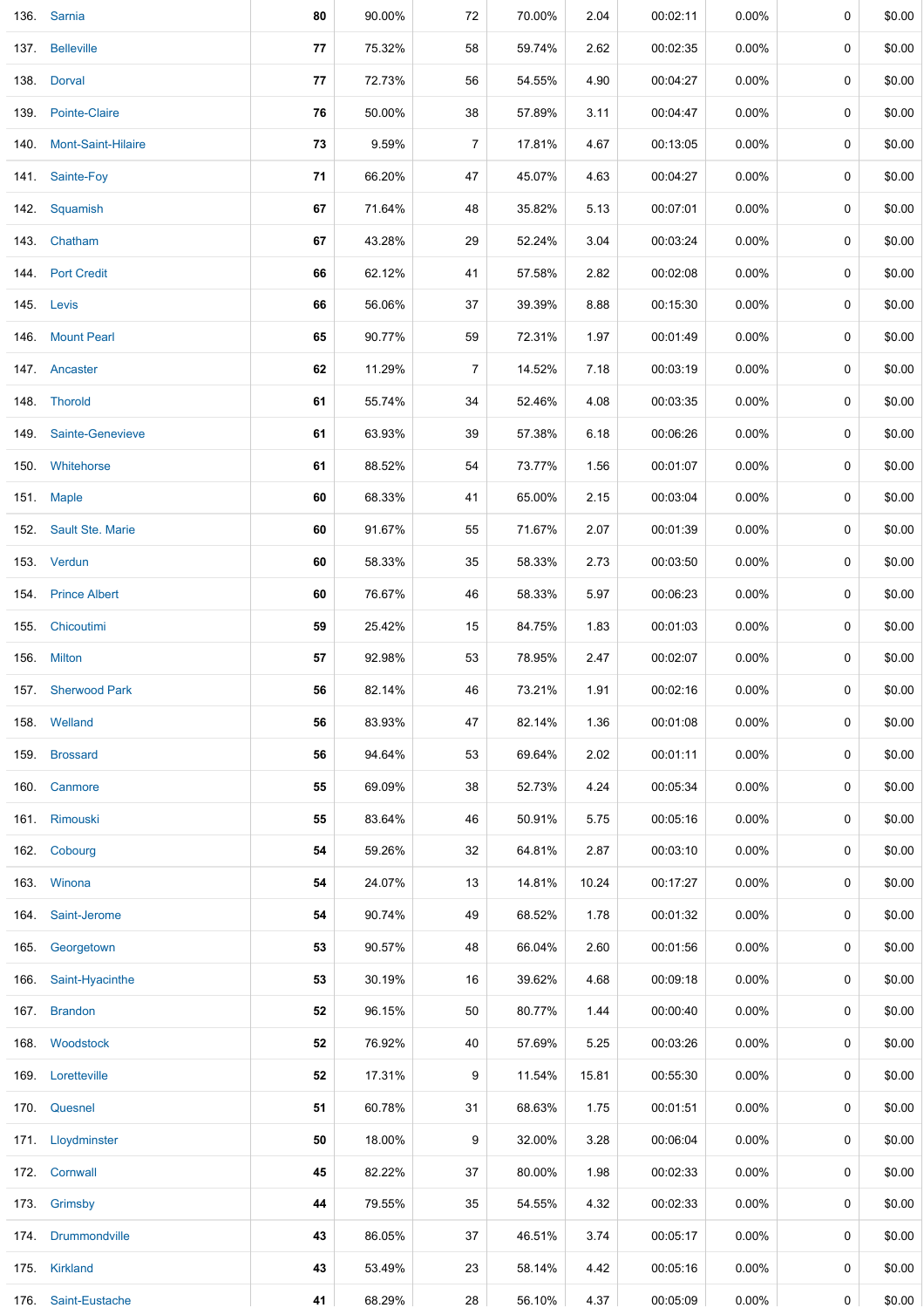| 177. Stoney Creek    | 40 | 65.00%  | 26     | 45.00% | 2.95  | 00:01:57 | $0.00\%$ | 0           | \$0.00 |
|----------------------|----|---------|--------|--------|-------|----------|----------|-------------|--------|
| 178. Stratford       | 40 | 82.50%  | 33     | 80.00% | 1.40  | 00:01:53 | $0.00\%$ | 0           | \$0.00 |
| 179. Yellowknife     | 38 | 78.95%  | 30     | 84.21% | 1.50  | 00:00:46 | $0.00\%$ | 0           | \$0.00 |
| 180. Vanier          | 38 | 68.42%  | 26     | 52.63% | 4.13  | 00:03:37 | 0.00%    | 0           | \$0.00 |
| 181. Blainville      | 38 | 73.68%  | 28     | 50.00% | 4.37  | 00:08:51 | $0.00\%$ | $\mathbf 0$ | \$0.00 |
| 182. Magog           | 38 | 55.26%  | 21     | 34.21% | 4.39  | 00:07:15 | $0.00\%$ | 0           | \$0.00 |
| 183. Okotoks         | 37 | 78.38%  | 29     | 86.49% | 1.38  | 00:00:07 | $0.00\%$ | 0           | \$0.00 |
| 184. Orangeville     | 37 | 81.08%  | 30     | 64.86% | 2.62  | 00:02:49 | 0.00%    | 0           | \$0.00 |
| 185. Cranbrook       | 36 | 88.89%  | 32     | 75.00% | 1.69  | 00:01:12 | $0.00\%$ | 0           | \$0.00 |
| 186. Bedford         | 36 | 94.44%  | 34     | 66.67% | 3.08  | 00:01:32 | $0.00\%$ | 0           | \$0.00 |
| 187. Lachine         | 36 | 52.78%  | 19     | 69.44% | 1.75  | 00:02:36 | $0.00\%$ | 0           | \$0.00 |
| 188. Corner Brook    | 35 | 82.86%  | 29     | 74.29% | 2.00  | 00:02:40 | $0.00\%$ | $\mathbf 0$ | \$0.00 |
| 189. Collingwood     | 35 | 91.43%  | 32     | 77.14% | 1.69  | 00:01:16 | $0.00\%$ | 0           | \$0.00 |
| 190. Mascouche       | 35 | 88.57%  | 31     | 77.14% | 1.94  | 00:02:05 | $0.00\%$ | 0           | \$0.00 |
| 191. Campbell River  | 34 | 100.00% | 34     | 73.53% | 1.44  | 00:00:15 | $0.00\%$ | 0           | \$0.00 |
| 192. Ladner          | 34 | 88.24%  | 30     | 73.53% | 2.44  | 00:01:06 | 0.00%    | 0           | \$0.00 |
| 193. Owen Sound      | 34 | 94.12%  | $32\,$ | 88.24% | 1.41  | 00:01:20 | $0.00\%$ | 0           | \$0.00 |
| 194. Victoriaville   | 34 | 44.12%  | 15     | 47.06% | 3.38  | 00:02:46 | 0.00%    | 0           | \$0.00 |
| 195. Castlegar       | 33 | 54.55%  | 18     | 42.42% | 3.76  | 00:05:42 | $0.00\%$ | 0           | \$0.00 |
| 196. Kentville       | 33 | 90.91%  | 30     | 87.88% | 1.48  | 00:00:21 | $0.00\%$ | 0           | \$0.00 |
| 197. Truro           | 33 | 96.97%  | 32     | 84.85% | 1.24  | 00:00:47 | $0.00\%$ | 0           | \$0.00 |
| 198. Fleurimont      | 33 | 87.88%  | 29     | 72.73% | 1.61  | 00:01:24 | $0.00\%$ | 0           | \$0.00 |
| 199. Hudson          | 33 | 51.52%  | 17     | 42.42% | 4.39  | 00:04:54 | $0.00\%$ | 0           | \$0.00 |
| 200. Clearbrook      | 32 | 93.75%  | 30     | 84.38% | 1.19  | 00:00:32 | 0.00%    | 0           | \$0.00 |
| 201. Bolton          | 32 | 75.00%  | 24     | 53.12% | 2.19  | 00:01:11 | 0.00%    | 0           | \$0.00 |
| 202. Saint-Hubert    | 32 | 84.38%  | 27     | 75.00% | 2.69  | 00:02:55 | $0.00\%$ | 0           | \$0.00 |
| 203. Saint-Pascal    | 32 | 12.50%  | 4      | 37.50% | 4.91  | 00:10:49 | $0.00\%$ | 0           | \$0.00 |
| 204. Beauport        | 31 | 38.71%  | 12     | 51.61% | 3.29  | 00:08:35 | $0.00\%$ | 0           | \$0.00 |
| 205. Joliette        | 31 | 87.10%  | 27     | 74.19% | 3.10  | 00:04:44 | 0.00%    | 0           | \$0.00 |
| 206. Moose Jaw       | 30 | 96.67%  | 29     | 96.67% | 1.03  | 00:00:09 | $0.00\%$ | 0           | \$0.00 |
| 207. Greenfield Park | 29 | 89.66%  | 26     | 82.76% | 1.21  | 00:00:14 | 0.00%    | 0           | \$0.00 |
| 208. Port Alberni    | 28 | 85.71%  | 24     | 67.86% | 1.64  | 00:01:58 | 0.00%    | 0           | \$0.00 |
| 209. West Hill       | 28 | 92.86%  | 26     | 64.29% | 2.21  | 00:01:14 | $0.00\%$ | 0           | \$0.00 |
| 210. Repentigny      | 28 | 85.71%  | 24     | 75.00% | 2.29  | 00:02:29 | $0.00\%$ | 0           | \$0.00 |
| 211. Val-Morin       | 28 | 60.71%  | 17     | 50.00% | 34.43 | 00:06:54 | 0.00%    | 0           | \$0.00 |
| 212. Spruce Grove    | 26 | 100.00% | 26     | 61.54% | 2.31  | 00:00:42 | $0.00\%$ | 0           | \$0.00 |
| 213. Chambly         | 26 | 84.62%  | 22     | 73.08% | 1.62  | 00:01:54 | $0.00\%$ | 0           | \$0.00 |
| 214. Bridgewater     | 25 | 92.00%  | 23     | 72.00% | 1.64  | 00:01:38 | $0.00\%$ | 0           | \$0.00 |
| 215. New Glasgow     | 25 | 100.00% | 25     | 76.00% | 1.52  | 00:00:58 | $0.00\%$ | $\mathbf 0$ | \$0.00 |
| 216. Brockville      | 25 | 96.00%  | 24     | 84.00% | 1.32  | 00:00:30 | 0.00%    | 0           | \$0.00 |
|                      |    |         |        |        |       |          |          |             |        |

176. SaintEustache **41** 68.29% 28 56.10% 4.37 00:05:09 0.00% 0 \$0.00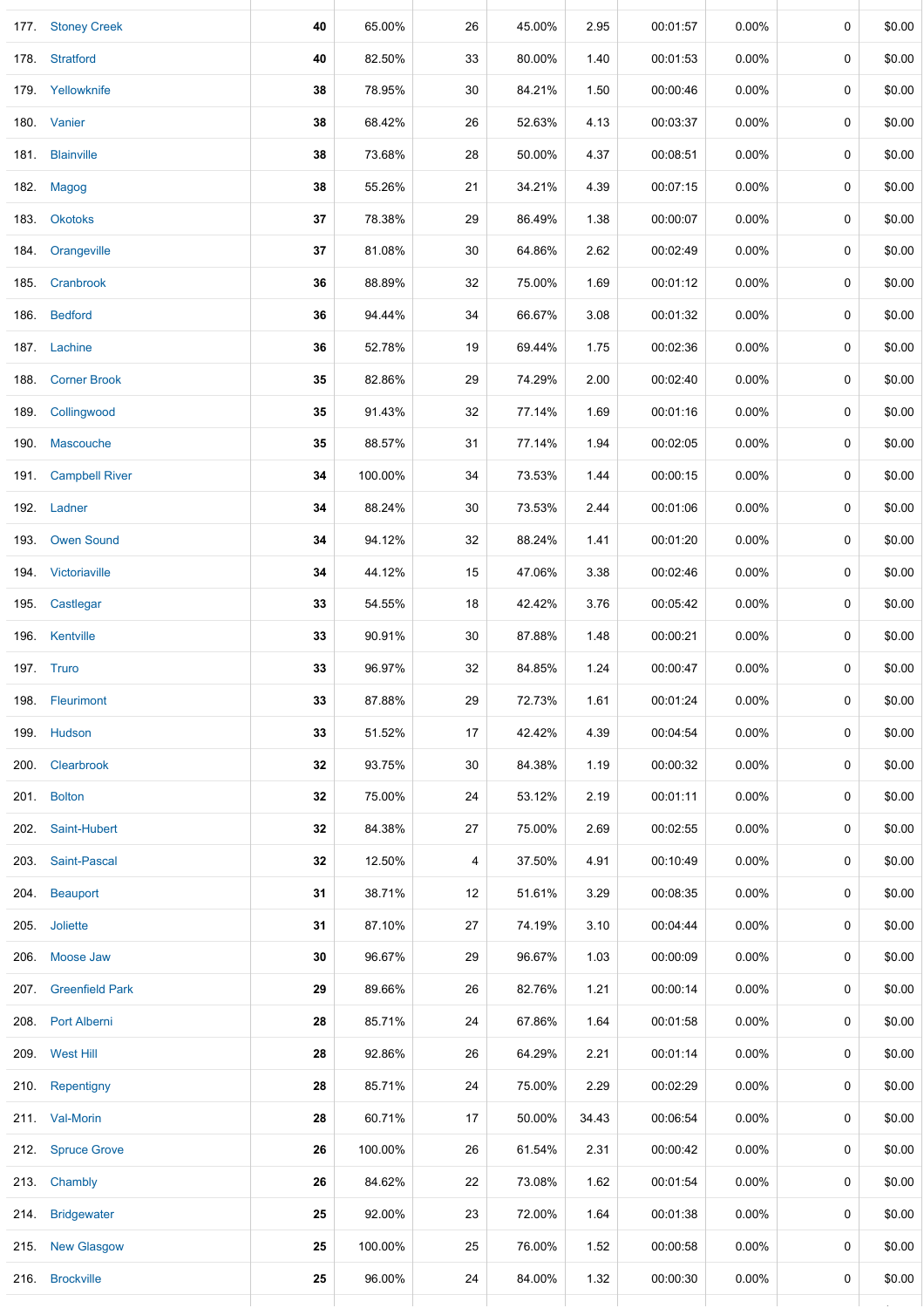|      | 217. Pembroke         | 25 | 96.00%  | 24                      | 84.00% | 1.28 | 00:00:10 | $0.00\%$ | 0 | \$0.00 |
|------|-----------------------|----|---------|-------------------------|--------|------|----------|----------|---|--------|
|      | 218. Sillery          | 25 | 72.00%  | 18                      | 44.00% | 2.44 | 00:02:49 | $0.00\%$ | 0 | \$0.00 |
|      | 219. Sainte-Adele     | 25 | 68.00%  | 17                      | 48.00% | 3.48 | 00:07:21 | $0.00\%$ | 0 | \$0.00 |
|      | 220. Steveston        | 24 | 66.67%  | 16                      | 62.50% | 3.33 | 00:04:36 | $0.00\%$ | 0 | \$0.00 |
|      | 221. Anjou            | 24 | 87.50%  | 21                      | 58.33% | 1.92 | 00:02:26 | $0.00\%$ | 0 | \$0.00 |
| 222. | <b>Boisbriand</b>     | 24 | 62.50%  | 15                      | 66.67% | 2.54 | 00:02:39 | 0.00%    | 0 | \$0.00 |
|      | 223. Sainte-Julie     | 24 | 75.00%  | 18                      | 50.00% | 3.21 | 00:04:43 | $0.00\%$ | 0 | \$0.00 |
|      | 224. North Battleford | 24 | 70.83%  | 17                      | 79.17% | 1.54 | 00:02:12 | 0.00%    | 0 | \$0.00 |
|      | 225. Tsawwassen       | 23 | 34.78%  | 8                       | 65.22% | 3.22 | 00:01:38 | $0.00\%$ | 0 | \$0.00 |
|      | 226. Winkler          | 23 | 91.30%  | 21                      | 69.57% | 2.17 | 00:01:39 | $0.00\%$ | 0 | \$0.00 |
|      | 227. Fort Erie        | 23 | 91.30%  | 21                      | 73.91% | 1.70 | 00:00:49 | $0.00\%$ | 0 | \$0.00 |
|      | 228. Cote-Saint-Luc   | 23 | 78.26%  | 18                      | 47.83% | 2.83 | 00:05:20 | $0.00\%$ | 0 | \$0.00 |
|      | 229 Yarmouth          | 22 | 81.82%  | 18                      | 50.00% | 4.00 | 00:07:08 | $0.00\%$ | 0 | \$0.00 |
|      | 230. New Liskeard     | 22 | 27.27%  | 6                       | 27.27% | 5.36 | 00:01:41 | $0.00\%$ | 0 | \$0.00 |
|      | 231. Orillia          | 22 | 95.45%  | 21                      | 72.73% | 2.68 | 00:01:27 | $0.00\%$ | 0 | \$0.00 |
|      | 232. Simcoe           | 22 | 72.73%  | 16                      | 81.82% | 1.50 | 00:00:36 | $0.00\%$ | 0 | \$0.00 |
|      | 233. Lasalle          | 22 | 100.00% | 22                      | 77.27% | 3.27 | 00:02:16 | $0.00\%$ | 0 | \$0.00 |
|      | 234. Sorel            | 22 | 45.45%  | 10                      | 50.00% | 2.82 | 00:03:30 | $0.00\%$ | 0 | \$0.00 |
|      | 235. Fort St. John    | 21 | 90.48%  | 19                      | 61.90% | 1.71 | 00:00:32 | $0.00\%$ | 0 | \$0.00 |
|      | 236. Bowmanville      | 21 | 76.19%  | 16                      | 80.95% | 1.86 | 00:00:59 | $0.00\%$ | 0 | \$0.00 |
|      | 237. King City        | 21 | 100.00% | 21                      | 61.90% | 2.90 | 00:07:06 | $0.00\%$ | 0 | \$0.00 |
|      | 238. Nicolet          | 21 | 19.05%  | 4                       | 28.57% | 9.43 | 00:46:02 | $0.00\%$ | 0 | \$0.00 |
|      | 239. Rosemere         | 21 | 80.95%  | 17                      | 42.86% | 3.14 | 00:07:08 | 0.00%    | 0 | \$0.00 |
| 240. | Fernie                | 20 | 70.00%  | 14                      | 65.00% | 1.65 | 00:01:53 | $0.00\%$ | 0 | \$0.00 |
|      | 241. Richmond         | 20 | 90.00%  | 18                      | 90.00% | 1.70 | 00:00:29 | $0.00\%$ | 0 | \$0.00 |
|      | 242. Summerside       | 20 | 100.00% | 20                      | 75.00% | 1.85 | 00:01:43 | 0.00%    | 0 | \$0.00 |
|      | 243. North Sydney     | 19 | 15.79%  | 3                       | 10.53% | 9.11 | 00:02:49 | $0.00\%$ | 0 | \$0.00 |
|      | 244. Port Elgin       | 19 | 84.21%  | 16                      | 78.95% | 1.26 | 00:00:13 | 0.00%    | 0 | \$0.00 |
|      | 245 Smiths Falls      | 19 | 78.95%  | 15                      | 73.68% | 3.68 | 00:04:42 | $0.00\%$ | 0 | \$0.00 |
|      | 246. Beaconsfield     | 19 | 84.21%  | 16                      | 78.95% | 2.42 | 00:01:57 | $0.00\%$ | 0 | \$0.00 |
| 247. | <b>Dawson Creek</b>   | 18 | 72.22%  | 13                      | 27.78% | 8.56 | 00:12:51 | $0.00\%$ | 0 | \$0.00 |
|      | 248. Powell River     | 18 | 72.22%  | 13                      | 72.22% | 3.28 | 00:04:53 | $0.00\%$ | 0 | \$0.00 |
|      | 249. Almonte          | 18 | 11.11%  | $\overline{\mathbf{c}}$ | 55.56% | 2.89 | 00:06:39 | $0.00\%$ | 0 | \$0.00 |
|      | 250. Carp             | 18 | 22.22%  | 4                       | 50.00% | 5.94 | 00:11:53 | $0.00\%$ | 0 | \$0.00 |
|      | 251. Fonthill         | 18 | 100.00% | 18                      | 77.78% | 2.22 | 00:01:02 | $0.00\%$ | 0 | \$0.00 |
|      | 252. Lindsay          | 18 | 94.44%  | 17                      | 88.89% | 1.56 | 00:00:18 | $0.00\%$ | 0 | \$0.00 |
|      | 253. Trenton          | 18 | 88.89%  | 16                      | 77.78% | 1.28 | 00:00:39 | $0.00\%$ | 0 | \$0.00 |
|      | 254. Lorraine         | 18 | 77.78%  | 14                      | 66.67% | 2.17 | 00:01:09 | $0.00\%$ | 0 | \$0.00 |
|      | 255. Smithers         | 17 | 88.24%  | 15                      | 47.06% | 2.47 | 00:01:53 | $0.00\%$ | 0 | \$0.00 |
| 256. | Antigonish            | 17 | 100.00% | 17                      | 70.59% | 1.65 | 00:01:49 | $0.00\%$ | 0 | \$0.00 |
|      | 257. Kenora           | 17 | 100.00% | 17                      | 88.24% | 1.53 | 00:00:38 | 0.00%    | 0 | \$0.00 |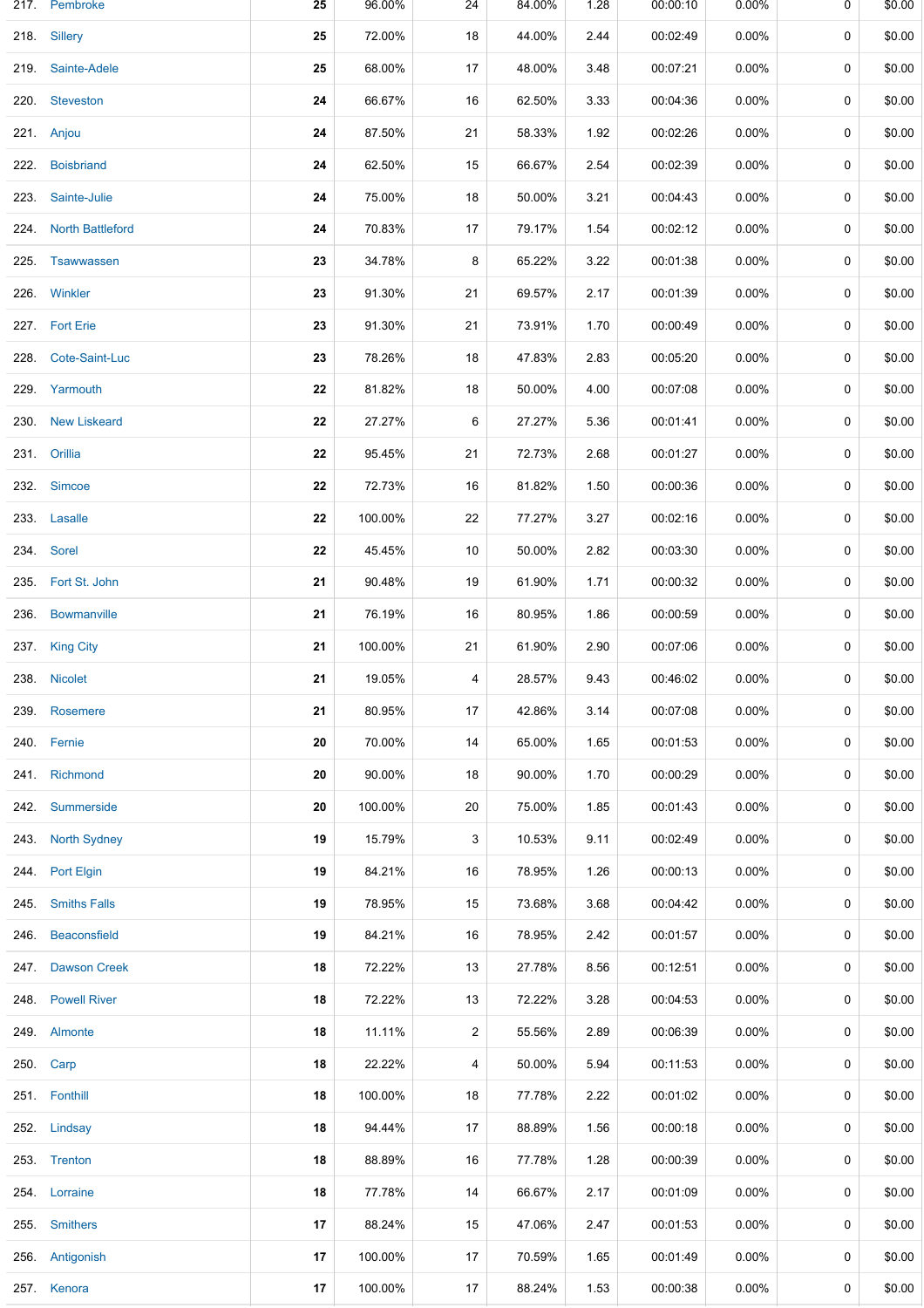| 258. | <b>Carleton Place</b>    | 16 | 87.50%  | 14             | 75.00% | 1.94  | 00:02:59 | 0.00%    | 0           | \$0.00 |
|------|--------------------------|----|---------|----------------|--------|-------|----------|----------|-------------|--------|
|      | 259. Vanier              | 16 | 75.00%  | 12             | 56.25% | 4.88  | 00:07:21 | $0.00\%$ | $\mathbf 0$ | \$0.00 |
|      | 260. Varennes            | 16 | 25.00%  | 4              | 56.25% | 5.38  | 00:05:30 | $0.00\%$ | 0           | \$0.00 |
|      | 261. Gibsons             | 15 | 60.00%  | 9              | 93.33% | 1.13  | 00:01:04 | $0.00\%$ | 0           | \$0.00 |
|      | 262. Terrace             | 15 | 86.67%  | 13             | 86.67% | 1.20  | 00:00:12 | $0.00\%$ | 0           | \$0.00 |
|      | 263. Alliston            | 15 | 100.00% | 15             | 93.33% | 1.07  | 00:00:34 | $0.00\%$ | 0           | \$0.00 |
|      | 264. Gloucester          | 15 | 73.33%  | 11             | 60.00% | 1.67  | 00:01:17 | $0.00\%$ | 0           | \$0.00 |
| 265. | <b>Dorion</b>            | 15 | 100.00% | 15             | 73.33% | 1.47  | 00:00:36 | 0.00%    | $\mathbf 0$ | \$0.00 |
| 266. | Pierrefonds-Roxboro      | 15 | 93.33%  | 14             | 93.33% | 1.13  | 00:00:02 | $0.00\%$ | 0           | \$0.00 |
| 267. | Salaberry-de-Valleyfield | 15 | 80.00%  | 12             | 46.67% | 8.20  | 00:03:35 | $0.00\%$ | 0           | \$0.00 |
| 268. | Saint-Mathieu-de-Beloeil | 15 | 60.00%  | 9              | 73.33% | 2.13  | 00:01:18 | $0.00\%$ | 0           | \$0.00 |
| 269. | Saint-Sauveur-des-Monts  | 15 | 66.67%  | 10             | 53.33% | 3.47  | 00:05:15 | $0.00\%$ | 0           | \$0.00 |
| 270. | <b>Swift Current</b>     | 15 | 80.00%  | 12             | 80.00% | 1.40  | 00:00:11 | $0.00\%$ | 0           | \$0.00 |
|      | 271. Colwood             | 15 | 60.00%  | 9              | 53.33% | 3.40  | 00:02:31 | $0.00\%$ | 0           | \$0.00 |
| 272. | Camrose                  | 14 | 100.00% | 14             | 57.14% | 1.57  | 00:00:35 | $0.00\%$ | $\mathbf 0$ | \$0.00 |
| 273. | Gormley                  | 14 | 92.86%  | 13             | 64.29% | 1.86  | 00:01:13 | $0.00\%$ | 0           | \$0.00 |
|      | 274. Midland             | 14 | 92.86%  | 13             | 85.71% | 1.36  | 00:00:05 | 0.00%    | 0           | \$0.00 |
|      | 275. St. Thomas          | 14 | 85.71%  | 12             | 71.43% | 2.07  | 00:03:09 | $0.00\%$ | 0           | \$0.00 |
|      | 276. Leduc               | 13 | 100.00% | 13             | 92.31% | 1.08  | 00:00:16 | $0.00\%$ | $\mathbf 0$ | \$0.00 |
| 277. | <b>Roberts Creek</b>     | 13 | 92.31%  | 12             | 84.62% | 1.15  | 00:00:37 | $0.00\%$ | 0           | \$0.00 |
| 278. | Steinbach                | 13 | 100.00% | 13             | 76.92% | 1.62  | 00:00:07 | $0.00\%$ | 0           | \$0.00 |
|      | 279. Amherst             | 13 | 100.00% | 13             | 69.23% | 1.38  | 00:00:09 | $0.00\%$ | 0           | \$0.00 |
|      | 280. Hanover             | 13 | 84.62%  | 11             | 46.15% | 2.77  | 00:01:34 | $0.00\%$ | 0           | \$0.00 |
|      | 281. Nobleton            | 13 | 7.69%   | $\mathbf{1}$   | 15.38% | 13.31 | 00:19:50 | $0.00\%$ | 0           | \$0.00 |
|      | 282. Alma                | 13 | 92.31%  | 12             | 46.15% | 2.23  | 00:01:26 | $0.00\%$ | 0           | \$0.00 |
| 283. | Sainte-Therese           | 13 | 92.31%  | 12             | 53.85% | 4.77  | 00:04:36 | 0.00%    | 0           | \$0.00 |
|      | 284. Warwick             | 13 | 53.85%  | $\overline{7}$ | 84.62% | 1.46  | 00:00:09 | $0.00\%$ | 0           | \$0.00 |
| 285. | Lacombe                  | 12 | 58.33%  | $\overline{7}$ | 50.00% | 5.75  | 00:04:51 | $0.00\%$ | 0           | \$0.00 |
| 286. | <b>Prince Rupert</b>     | 12 | 83.33%  | 10             | 58.33% | 2.33  | 00:06:20 | $0.00\%$ | 0           | \$0.00 |
|      | 287. Bathurst            | 12 | 100.00% | 12             | 83.33% | 1.58  | 00:04:22 | $0.00\%$ | 0           | \$0.00 |
| 288. | Caledon                  | 12 | 91.67%  | 11             | 33.33% | 3.25  | 00:05:04 | $0.00\%$ | 0           | \$0.00 |
|      | 289. Holland Landing     | 12 | 83.33%  | 10             | 91.67% | 1.08  | 00:00:11 | $0.00\%$ | 0           | \$0.00 |
|      | 290. Huntsville          | 12 | 91.67%  | 11             | 75.00% | 1.25  | 00:01:24 | $0.00\%$ | 0           | \$0.00 |
|      | 291. Bromont             | 12 | 91.67%  | 11             | 50.00% | 4.67  | 00:12:23 | $0.00\%$ | 0           | \$0.00 |
| 292. | <b>Deux-Montagnes</b>    | 12 | 75.00%  | 9              | 58.33% | 2.92  | 00:03:35 | $0.00\%$ | 0           | \$0.00 |
|      | 293. La Prairie          | 12 | 100.00% | 12             | 66.67% | 3.42  | 00:01:22 | $0.00\%$ | 0           | \$0.00 |
| 294. | Sept-Iles                | 12 | 75.00%  | 9              | 50.00% | 2.42  | 00:02:14 | $0.00\%$ | 0           | \$0.00 |
| 295. | St-Bruno-de-Montarville  | 12 | 83.33%  | 10             | 75.00% | 1.83  | 00:00:14 | $0.00\%$ | 0           | \$0.00 |
| 296. | Sainte-Anne-de-Bellevue  | 12 | 66.67%  | 8              | 41.67% | 3.25  | 00:05:05 | $0.00\%$ | 0           | \$0.00 |
|      | 297. Val-d'Or            | 12 | 100.00% | 12             | 66.67% | 2.33  | 00:00:50 | $0.00\%$ | 0           | \$0.00 |
|      | 298. Yorkton             | 12 | 91.67%  | 11             | 66.67% | 1.67  | 00:00:44 | $0.00\%$ | 0           | \$0.00 |

-1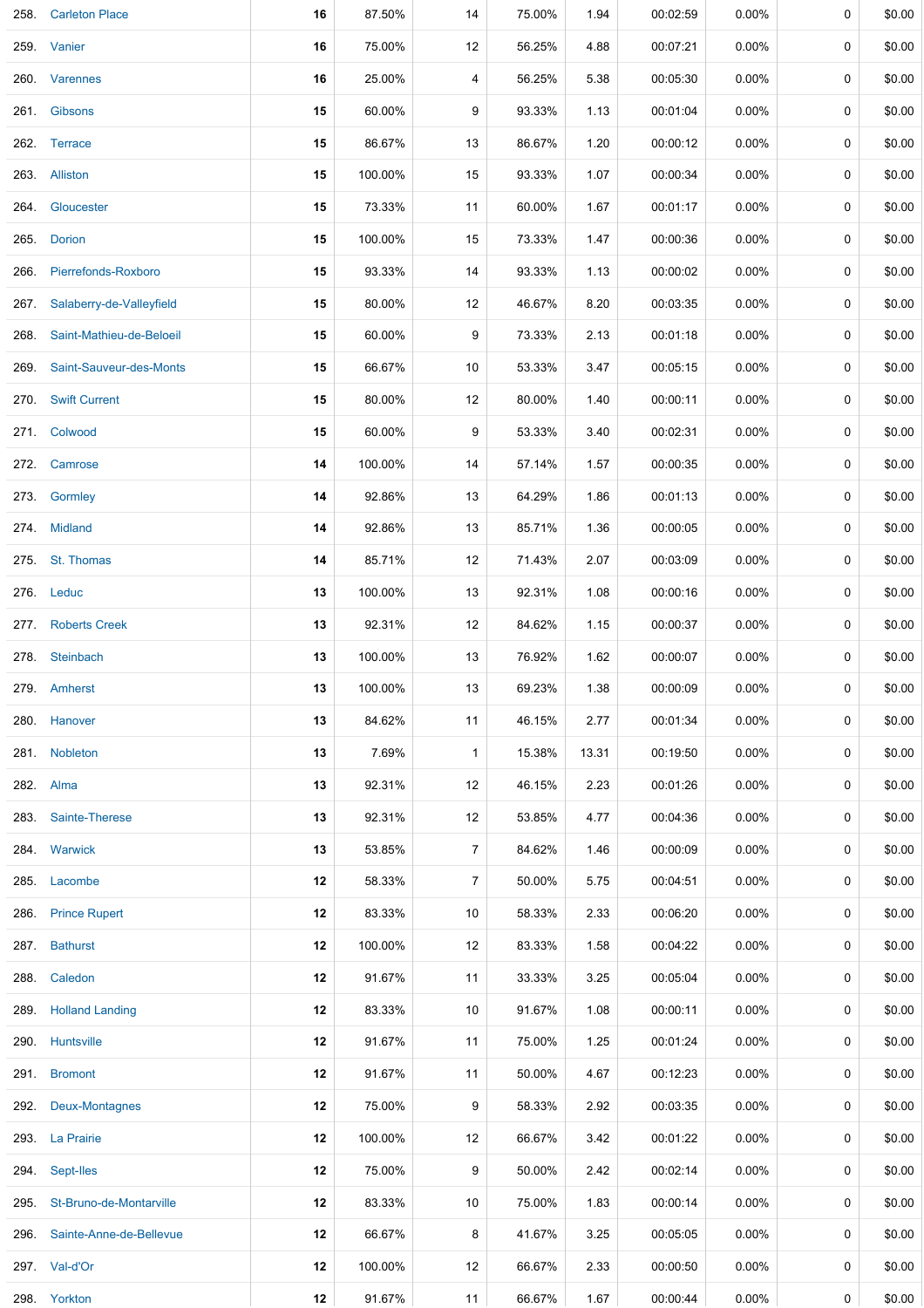| 299.       | Comox                 | 11 | 100.00%                  | 11               | 72.73%        | 2.09           | 00:00:36                 | $0.00\%$             | 0           | \$0.00        |
|------------|-----------------------|----|--------------------------|------------------|---------------|----------------|--------------------------|----------------------|-------------|---------------|
| 300. Trail |                       | 11 | 63.64%                   | $\boldsymbol{7}$ | 63.64%        | 2.45           | 00:06:41                 | 0.00%                | 0           | \$0.00        |
|            | 301. Miramichi        | 11 | 54.55%                   | 6                | 45.45%        | 2.64           | 00:07:14                 | $0.00\%$             | 0           | \$0.00        |
|            | 302. Wolfville        | 11 | 81.82%                   | 9                | 81.82%        | 1.36           | 00:00:26                 | $0.00\%$             | 0           | \$0.00        |
|            | 303. Clarkson         | 11 | 100.00%                  | 11               | 63.64%        | 1.91           | 00:00:19                 | $0.00\%$             | 0           | \$0.00        |
|            | 304. Kemptville       | 11 | 36.36%                   | 4                | 54.55%        | 2.73           | 00:03:45                 | 0.00%                | $\pmb{0}$   | \$0.00        |
|            | 305. L'Assomption     | 11 | 100.00%                  | 11               | 63.64%        | 4.82           | 00:02:46                 | $0.00\%$             | 0           | \$0.00        |
|            | 306. La Ronge         | 11 | 90.91%                   | 10               | 54.55%        | 1.91           | 00:01:37                 | $0.00\%$             | $\mathbf 0$ | \$0.00        |
|            | 307. Brooks           | 10 | 60.00%                   | 6                | 80.00%        | 1.70           | 00:01:14                 | $0.00\%$             | 0           | \$0.00        |
|            | 308. Edmundston       | 10 | 90.00%                   | 9                | 80.00%        | 1.20           | 00:00:10                 | $0.00\%$             | 0           | \$0.00        |
|            | 309. Windsor          | 10 | 100.00%                  | 10               | 70.00%        | 1.30           | 00:00:58                 | 0.00%                | 0           | \$0.00        |
|            | 310. Bracebridge      | 10 | 100.00%                  | 10               | 100.00%       | 1.00           | 00:00:00                 | 0.00%                | 0           | \$0.00        |
|            | 311. Cookstown        | 10 | 90.00%                   | 9                | 50.00%        | 2.10           | 00:04:19                 | $0.00\%$             | $\pmb{0}$   | \$0.00        |
|            | 312. Kincardine       | 10 | 80.00%                   | 8                | 60.00%        | 1.70           | 00:00:27                 | $0.00\%$             | 0           | \$0.00        |
|            | 313. Port Perry       | 10 | 100.00%                  | 10               | 100.00%       | 1.00           | 00:00:00                 | 0.00%                | $\mathbf 0$ | \$0.00        |
|            | 314 Mont-Laurier      | 10 | 100.00%                  | 10               | 80.00%        | 1.30           | 00:00:18                 | $0.00\%$             | 0           | \$0.00        |
|            | 315. Maple Creek      | 10 | 90.00%                   | 9                | 30.00%        | 5.30           | 00:05:05                 | $0.00\%$             | 0           | \$0.00        |
|            | 316. Athabasca        | 9  | 77.78%                   | $\overline{7}$   | 44.44%        | 3.33           | 00:01:19                 | $0.00\%$             | 0           | \$0.00        |
|            | 317. Invermere        | 9  | 77.78%                   | $\overline{7}$   | 66.67%        | 2.33           | 00:00:58                 | 0.00%                | 0           | \$0.00        |
|            | 318. Revelstoke       | 9  | 33.33%                   | 3                | 77.78%        | 1.22           | 00:02:42                 | 0.00%                | $\pmb{0}$   | \$0.00        |
|            | 319. South Slocan     | 9  | 66.67%                   | 6                | 44.44%        | 2.56           | 00:05:32                 | $0.00\%$             | 0           | \$0.00        |
|            | 320 Stephenville      | 9  | 88.89%                   | 8                | 77.78%        | 1.22           | 00:00:11                 | 0.00%                | 0           | \$0.00        |
|            | 321. Mahone Bay       | 9  | 55.56%                   | 5                | 100.00%       | 1.00           | 00:00:00                 | $0.00\%$             | 0           | \$0.00        |
|            | 322. Angus            | 9  | 55.56%                   | 5                | 66.67%        | 6.44           | 00:06:28                 | $0.00\%$             | $\mathbf 0$ | \$0.00        |
|            | 323. Aylmer           | 9  | 66.67%                   | 6                | 33.33%        | 2.44           | 00:01:59                 | $0.00\%$             | 0           | \$0.00        |
|            | 324. Courtice         | 9  | 100.00%                  | 9                | 77.78%        | 1.33           | 00:02:54                 | $0.00\%$             | 0           | \$0.00        |
|            | 325. Dryden           | 9  | 100.00%                  | 9                | 88.89%        | 1.11           | 00:00:04                 | $0.00\%$             | 0           | \$0.00        |
|            | 326. Orleans          | 9  | 100.00%                  | 9                | 100.00%       | 1.00           | 00:00:00                 | $0.00\%$             | 0           | \$0.00        |
| 327.       | Chateauguay           | 9  | 100.00%                  | 9                | 77.78%        | 2.67           | 00:02:54                 | $0.00\%$             | $\pmb{0}$   | \$0.00        |
|            | 328. Cowansville      | 9  | 66.67%                   | 6                | 44.44%        | 3.11           | 00:00:35                 | $0.00\%$             | 0           | \$0.00        |
|            | 329. Saint-Georges    | 9  | 44.44%                   | 4                | 55.56%        | 4.00           | 00:00:11                 | $0.00\%$             | 0           | \$0.00        |
|            | 330. Saint-Constant   | 9  | 100.00%                  | 9                | 100.00%       | 1.00           | 00:00:00                 | $0.00\%$             | 0           | \$0.00        |
|            | 331. Sainte-Catherine | 9  | 88.89%                   | 8                | 77.78%        | 3.22           | 00:00:49                 | 0.00%                | 0           | \$0.00        |
|            | 332. Sainte-Dorothee  | 9  | 88.89%                   | 8                | 66.67%        | 2.22           | 00:00:46                 | $0.00\%$             | 0           | \$0.00        |
|            | 333. Estevan          | 9  | 100.00%                  | 9                | 77.78%        | 1.67           | 00:00:21                 | $0.00\%$             | 0           | \$0.00        |
|            | 334. Weyburn          | 9  | 100.00%                  | 9                | 55.56%        | 3.56           | 00:06:20                 | $0.00\%$             | 0           | \$0.00        |
|            | 335. Banff            | 8  | 75.00%                   | 6                | 50.00%        | 2.25           | 00:05:25                 | $0.00\%$             | 0           | \$0.00        |
|            | 336. Cold Lake        | 8  | 87.50%                   | $\overline{7}$   | 87.50%        | 1.12           | 00:00:01                 | 0.00%                | 0           | \$0.00        |
|            | 337. Langdon          | 8  | 100.00%                  | 8                | 100.00%       | 1.00           | 00:00:00                 | $0.00\%$             | 0           | \$0.00        |
|            | 338. Redwood Meadows  | 8  | 87.50%                   | $\overline{7}$   | 62.50%        | 3.12           | 00:06:51                 | $0.00\%$             | 0           | \$0.00        |
|            |                       |    | $\overline{\phantom{a}}$ |                  | $--- - - - -$ | $\overline{a}$ | $\overline{\phantom{a}}$ | $\sim$ $\sim$ $\sim$ |             | $\sim$ $\sim$ |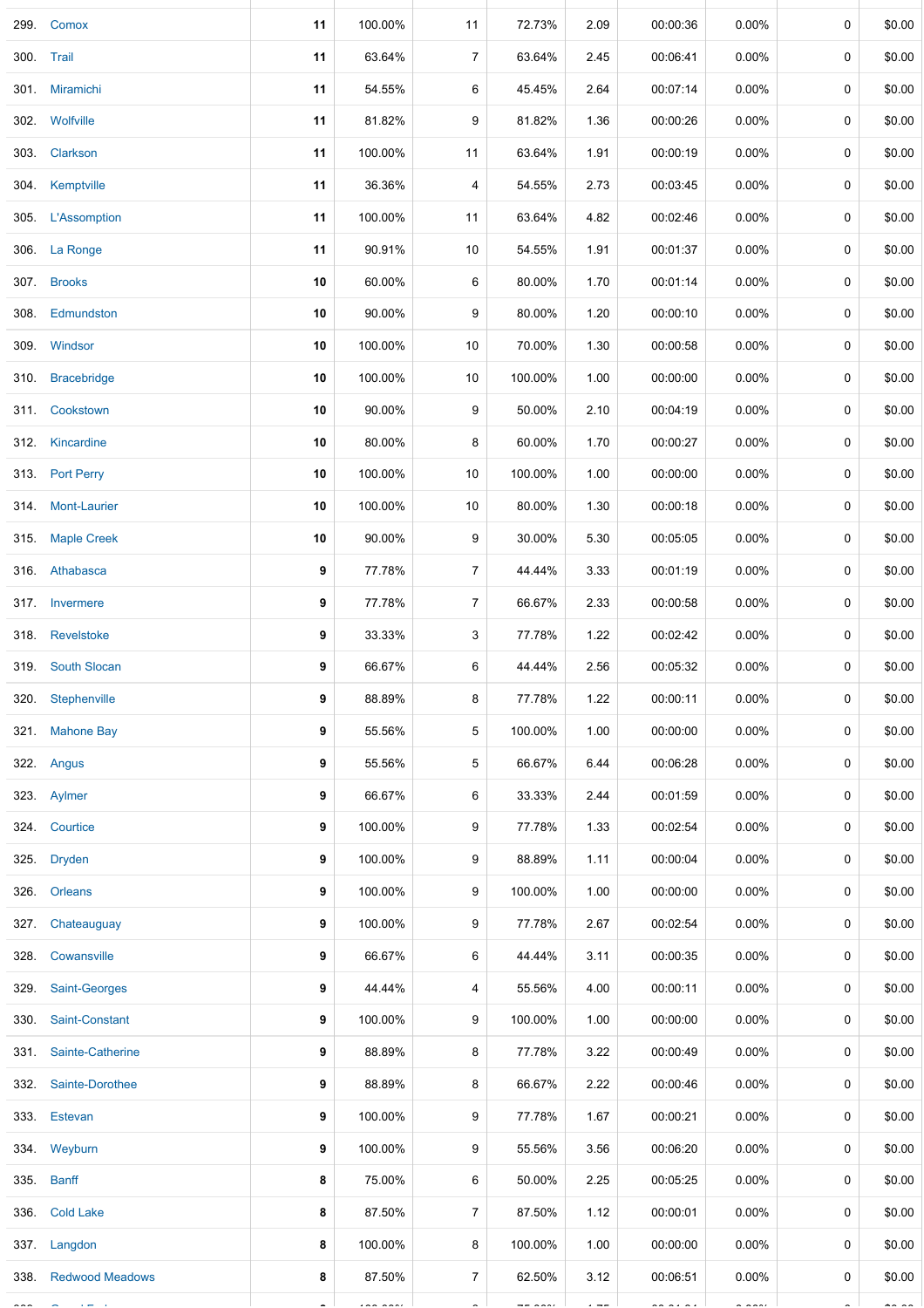| 339. | Grand Forks                | ୪              | 100.00% | ୪                | $15.00\%$ | 1.75  | 00:01:34 | 0.00%    | U         | \$0.00 |
|------|----------------------------|----------------|---------|------------------|-----------|-------|----------|----------|-----------|--------|
| 340. | <b>Williams Lake</b>       | 8              | 75.00%  | 6                | 75.00%    | 1.62  | 00:00:15 | 0.00%    | 0         | \$0.00 |
|      | 341. Thompson              | 8              | 100.00% | 8                | 87.50%    | 1.12  | 00:00:02 | $0.00\%$ | 0         | \$0.00 |
|      | 342. Sackville             | 8              | 87.50%  | $\boldsymbol{7}$ | 75.00%    | 1.50  | 00:00:08 | $0.00\%$ | $\pmb{0}$ | \$0.00 |
|      | 343. Grand Falls           | 8              | 87.50%  | $\overline{7}$   | 62.50%    | 2.12  | 00:02:00 | 0.00%    | 0         | \$0.00 |
|      | 344. Dublin                | 8              | 62.50%  | 5                | 25.00%    | 4.75  | 00:08:10 | 0.00%    | $\pmb{0}$ | \$0.00 |
|      | 345. Keswick               | 8              | 100.00% | 8                | 87.50%    | 1.88  | 00:00:18 | $0.00\%$ | 0         | \$0.00 |
|      | 346. Utica                 | 8              | 100.00% | 8                | 75.00%    | 1.50  | 00:01:46 | 0.00%    | 0         | \$0.00 |
|      | 347. Matane                | 8              | 100.00% | 8                | 62.50%    | 1.75  | 00:01:46 | $0.00\%$ | 0         | \$0.00 |
|      | 348. Saint-Basile-le-Grand | 8              | 87.50%  | $\overline{7}$   | 87.50%    | 1.12  | 00:00:23 | $0.00\%$ | 0         | \$0.00 |
| 349. | <b>Morinville</b>          | $\overline{7}$ | 71.43%  | 5                | 71.43%    | 7.57  | 00:05:55 | 0.00%    | 0         | \$0.00 |
| 350. | <b>Stony Plain</b>         | 7              | 57.14%  | 4                | 85.71%    | 2.00  | 00:01:46 | $0.00\%$ | 0         | \$0.00 |
|      | 351 Creston                | $\overline{7}$ | 100.00% | $\overline{7}$   | 71.43%    | 1.57  | 00:03:39 | 0.00%    | $\pmb{0}$ | \$0.00 |
|      | 352. Gander                | $\overline{7}$ | 85.71%  | 6                | 85.71%    | 1.14  | 00:00:05 | 0.00%    | 0         | \$0.00 |
| 353. | <b>Barrington</b>          | $\overline{7}$ | 57.14%  | 4                | 57.14%    | 1.57  | 00:00:12 | 0.00%    | $\pmb{0}$ | \$0.00 |
|      | 354 Clifford               | $\overline{7}$ | 85.71%  | 6                | 85.71%    | 1.14  | 00:00:01 | $0.00\%$ | 0         | \$0.00 |
|      | 355. Listowel              | 7              | 85.71%  | 6                | 71.43%    | 2.43  | 00:00:38 | $0.00\%$ | 0         | \$0.00 |
| 356. | <b>Kawartha Lakes</b>      | $\overline{7}$ | 100.00% | $\overline{7}$   | 85.71%    | 1.14  | 00:00:05 | $0.00\%$ | 0         | \$0.00 |
|      | 357. Sault Ste. Marie      | 7              | 71.43%  | 5                | 71.43%    | 1.57  | 00:00:31 | $0.00\%$ | 0         | \$0.00 |
| 358. | St. Marys                  | $\overline{7}$ | 100.00% | $\overline{7}$   | 71.43%    | 1.43  | 00:00:20 | 0.00%    | 0         | \$0.00 |
|      | 359. West Nipissing        | 7              | 85.71%  | 6                | 85.71%    | 1.14  | 00:02:19 | $0.00\%$ | 0         | \$0.00 |
|      | 360. Mercier               | $\overline{7}$ | 100.00% | $\boldsymbol{7}$ | 57.14%    | 1.71  | 00:00:17 | 0.00%    | 0         | \$0.00 |
|      | 361. Neufchatel            | $\overline{7}$ | 85.71%  | 6                | 57.14%    | 2.00  | 00:01:38 | 0.00%    | 0         | \$0.00 |
| 362. | Roxboro                    | $\overline{7}$ | 42.86%  | 3                | 71.43%    | 2.14  | 00:03:39 | 0.00%    | 0         | \$0.00 |
| 363. | Saint-Georges              | $\overline{7}$ | 100.00% | 7                | 71.43%    | 1.57  | 00:02:00 | $0.00\%$ | 0         | \$0.00 |
| 364. | Chatham-Kent               | 7              | 85.71%  | 6                | 71.43%    | 1.29  | 00:00:04 | 0.00%    | 0         | \$0.00 |
| 365. | <b>Bow Island</b>          | 6              | 83.33%  | 5                | 66.67%    | 1.33  | 00:00:21 | $0.00\%$ | 0         | \$0.00 |
| 366. | <b>Fort Saskatchewan</b>   | 6              | 100.00% | 6                | 100.00%   | 1.00  | 00:00:00 | $0.00\%$ | 0         | \$0.00 |
| 367. | Wainwright                 | 6              | 100.00% | 6                | 66.67%    | 2.17  | 00:05:10 | $0.00\%$ | 0         | \$0.00 |
| 368. | Wetaskiwin                 | 6              | 100.00% | 6                | 83.33%    | 2.67  | 00:04:16 | $0.00\%$ | 0         | \$0.00 |
| 369. | <b>Fort St James</b>       | 6              | 33.33%  | 2                | 16.67%    | 20.17 | 00:50:13 | $0.00\%$ | 0         | \$0.00 |
|      | 370. Kaslo                 | 6              | 100.00% | 6                | 100.00%   | 1.00  | 00:00:00 | 0.00%    | 0         | \$0.00 |
|      | 371. Lillooet              | 6              | 100.00% | 6                | 100.00%   | 1.00  | 00:00:00 | 0.00%    | 0         | \$0.00 |
|      | 372. Mission               | 6              | 83.33%  | 5                | 100.00%   | 1.00  | 00:00:00 | $0.00\%$ | 0         | \$0.00 |
|      | 373. Osoyoos               | 6              | 83.33%  | 5                | 100.00%   | 1.00  | 00:00:00 | 0.00%    | 0         | \$0.00 |
|      | 374. Labrador City         | 6              | 100.00% | 6                | 83.33%    | 1.17  | 00:00:13 | $0.00\%$ | 0         | \$0.00 |
|      | 375. Gravenhurst           | 6              | 100.00% | 6                | 66.67%    | 1.33  | 00:00:46 | $0.00\%$ | 0         | \$0.00 |
| 376. | Kapuskasing                | 6              | 100.00% | 6                | 66.67%    | 1.50  | 00:00:45 | $0.00\%$ | 0         | \$0.00 |
|      | 377. Kirkland Lake         | 6              | 50.00%  | 3                | 83.33%    | 1.67  | 00:00:30 | $0.00\%$ | 0         | \$0.00 |
|      | 378. Lanark                | 6              | 100.00% | 6                | 50.00%    | 3.00  | 00:02:11 | $0.00\%$ | 0         | \$0.00 |
|      | 379. Little Current        | 6              | 100.00% | 6                | 50.00%    | 4.33  | 00:02:08 | 0.00%    | 0         | \$0.00 |
|      |                            |                |         |                  |           |       |          |          |           |        |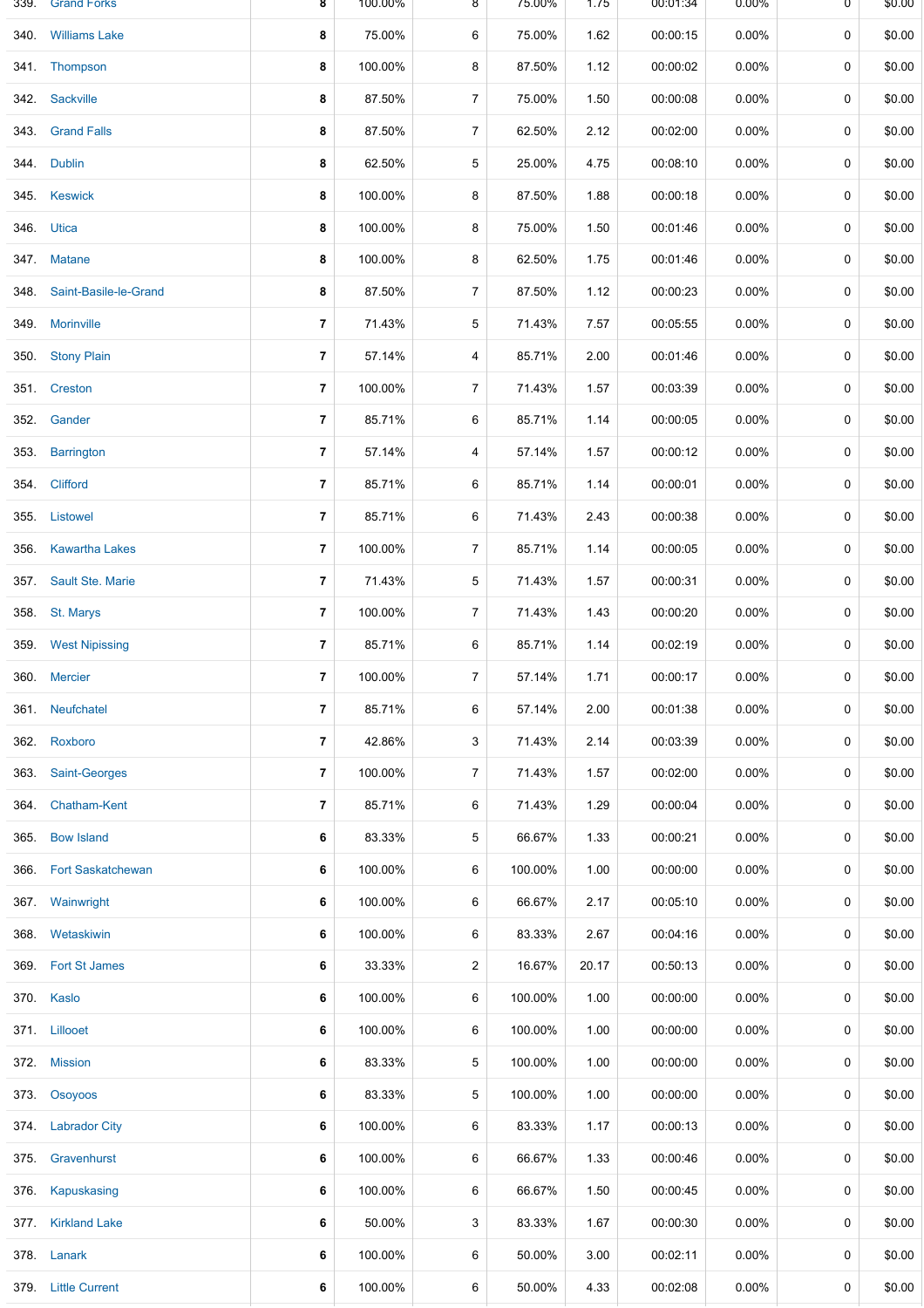| 380. | Marathon                    | 6 | 100.00% | 6              | 66.67%  | 1.83 | 00:00:10 | 0.00%    | 0           | \$0.00 |
|------|-----------------------------|---|---------|----------------|---------|------|----------|----------|-------------|--------|
|      | 381. Markdale               | 6 | 100.00% | 6              | 66.67%  | 2.50 | 00:12:00 | $0.00\%$ | 0           | \$0.00 |
|      | 382. Tecumseh               | 6 | 100.00% | 6              | 83.33%  | 1.17 | 00:00:02 | $0.00\%$ | 0           | \$0.00 |
|      | 383. Terrace Bay            | 6 | 66.67%  | 4              | 33.33%  | 4.33 | 00:09:22 | $0.00\%$ | 0           | \$0.00 |
|      | 384. Waterford              | 6 | 66.67%  | 4              | 83.33%  | 1.33 | 00:00:07 | $0.00\%$ | 0           | \$0.00 |
|      | 385. L'Ancienne-Lorette     | 6 | 66.67%  | 4              | 66.67%  | 2.00 | 00:03:50 | $0.00\%$ | 0           | \$0.00 |
| 386. | Rouyn-Noranda               | 6 | 83.33%  | 5              | 66.67%  | 1.50 | 00:00:49 | 0.00%    | $\mathbf 0$ | \$0.00 |
| 387. | Shawinigan                  | 6 | 100.00% | 6              | 83.33%  | 1.17 | 00:01:32 | $0.00\%$ | 0           | \$0.00 |
|      | 388. Edson                  | 5 | 60.00%  | 3              | 60.00%  | 2.20 | 00:02:55 | $0.00\%$ | 0           | \$0.00 |
|      | 389. Hinton                 | 5 | 80.00%  | 4              | 40.00%  | 4.00 | 00:05:30 | $0.00\%$ | 0           | \$0.00 |
|      | 390. Whitecourt             | 5 | 100.00% | 5              | 80.00%  | 1.40 | 00:00:47 | $0.00\%$ | 0           | \$0.00 |
|      | 391. Aldergrove             | 5 | 100.00% | 5              | 100.00% | 1.00 | 00:00:00 | $0.00\%$ | $\mathbf 0$ | \$0.00 |
|      | 392. Golden                 | 5 | 60.00%  | 3              | 80.00%  | 1.80 | 00:00:46 | $0.00\%$ | 0           | \$0.00 |
|      | 393. Sparwood               | 5 | 100.00% | 5              | 80.00%  | 3.00 | 00:05:57 | $0.00\%$ | 0           | \$0.00 |
|      | 394. Vanderhoof             | 5 | 100.00% | 5              | 80.00%  | 3.80 | 00:04:41 | $0.00\%$ | 0           | \$0.00 |
| 395. | Oromocto                    | 5 | 60.00%  | 3              | 80.00%  | 7.60 | 00:02:08 | 0.00%    | 0           | \$0.00 |
| 396. | Clarenville                 | 5 | 80.00%  | 4              | 100.00% | 1.00 | 00:00:00 | $0.00\%$ | 0           | \$0.00 |
|      | 397. Happy Valley-Goose Bay | 5 | 80.00%  | 4              | 60.00%  | 2.40 | 00:04:19 | $0.00\%$ | 0           | \$0.00 |
| 398. | Clinton                     | 5 | 80.00%  | 4              | 60.00%  | 1.80 | 00:00:42 | $0.00\%$ | 0           | \$0.00 |
| 399. | Cochrane                    | 5 | 100.00% | 5              | 80.00%  | 2.60 | 00:01:07 | $0.00\%$ | 0           | \$0.00 |
|      | 400. Elliot Lake            | 5 | 100.00% | 5              | 100.00% | 1.00 | 00:00:00 | 0.00%    | $\mathbf 0$ | \$0.00 |
|      | 401. Goderich               | 5 | 100.00% | 5              | 40.00%  | 1.80 | 00:09:04 | 0.00%    | 0           | \$0.00 |
| 402. | Hawkesbury                  | 5 | 100.00% | 5              | 100.00% | 1.00 | 00:00:00 | $0.00\%$ | 0           | \$0.00 |
| 403. | Ingersoll                   | 5 | 100.00% | 5              | 80.00%  | 1.20 | 00:00:24 | $0.00\%$ | 0           | \$0.00 |
|      | 404. Millbrook              | 5 | 100.00% | 5              | 80.00%  | 1.20 | 00:00:01 | $0.00\%$ | 0           | \$0.00 |
| 405. | Morrisburg                  | 5 | 100.00% | 5              | 60.00%  | 6.40 | 00:06:27 | $0.00\%$ | 0           | \$0.00 |
|      | 406 Stittsville             | 5 | 80.00%  | 4              | 80.00%  | 1.40 | 00:00:10 | $0.00\%$ | 0           | \$0.00 |
| 407. | <b>Vankleek Hill</b>        | 5 | 80.00%  | 4              | 80.00%  | 1.40 | 00:03:59 | $0.00\%$ | 0           | \$0.00 |
|      | 408. Acton Vale             | 5 | 100.00% | 5              | 60.00%  | 2.40 | 00:00:30 | $0.00\%$ | 0           | \$0.00 |
|      | 409. Candiac                | 5 | 100.00% | 5              | 100.00% | 1.00 | 00:00:00 | $0.00\%$ | 0           | \$0.00 |
|      | 410. Carignan               | 5 | 80.00%  | 4              | 60.00%  | 1.60 | 00:01:04 | $0.00\%$ | 0           | \$0.00 |
|      | 411. Fabreville             | 5 | 100.00% | 5              | 60.00%  | 2.40 | 00:00:33 | $0.00\%$ | 0           | \$0.00 |
| 412. | Jonquiere                   | 5 | 80.00%  | 4              | 80.00%  | 1.20 | 00:00:02 | $0.00\%$ | 0           | \$0.00 |
|      | 413. Les Cedres             | 5 | 40.00%  | $\overline{2}$ | 40.00%  | 7.20 | 00:08:45 | 0.00%    | 0           | \$0.00 |
|      | 414. Mirabel                | 5 | 100.00% | 5              | 40.00%  | 5.00 | 00:05:01 | $0.00\%$ | 0           | \$0.00 |
|      | 415 Montmagny               | 5 | 60.00%  | 3              | 60.00%  | 2.40 | 00:03:22 | $0.00\%$ | 0           | \$0.00 |
|      | 416. Riviere-du-Loup        | 5 | 80.00%  | 4              | 100.00% | 1.00 | 00:00:00 | $0.00\%$ | 0           | \$0.00 |
|      | 417. Lloydminster           | 5 | 100.00% | 5              | 60.00%  | 2.20 | 00:01:18 | $0.00\%$ | 0           | \$0.00 |
|      | 418. Nipawin                | 5 | 100.00% | 5              | 100.00% | 1.00 | 00:00:00 | $0.00\%$ | 0           | \$0.00 |
|      | 419. New Tecumseth          | 5 | 100.00% | 5              | 80.00%  | 1.20 | 00:00:26 | $0.00\%$ | 0           | \$0.00 |
|      | 420. Bonnyville             | 4 | 100.00% | 4              | 25.00%  | 2.00 | 00:01:14 | 0.00%    | 0           | \$0.00 |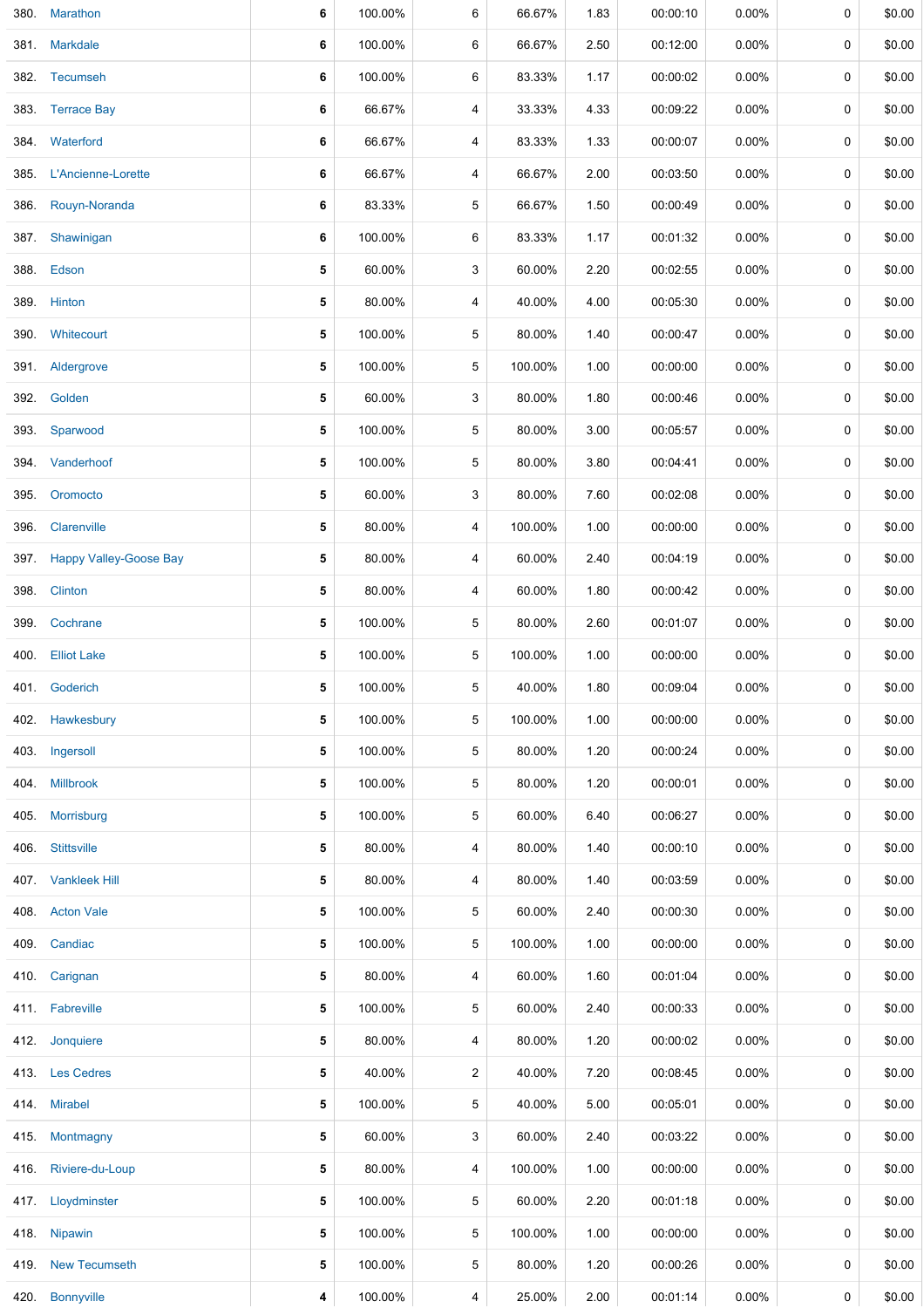| 421.      | <b>Slave Lake</b>             | 4                   | 50.00%  | $\overline{c}$          | 100.00%   | 1.00          | 00:00:00 | 0.00%    | 0           | \$0.00        |
|-----------|-------------------------------|---------------------|---------|-------------------------|-----------|---------------|----------|----------|-------------|---------------|
| 422.      | Kitimat                       | 4                   | 75.00%  | 3                       | 75.00%    | 1.25          | 00:00:15 | 0.00%    | 0           | \$0.00        |
|           | 423. Ucluelet                 | 4                   | 75.00%  | 3                       | 100.00%   | 1.00          | 00:00:00 | $0.00\%$ | 0           | \$0.00        |
|           | 424. Wellington               | 4                   | 100.00% | 4                       | 100.00%   | 1.00          | 00:00:00 | 0.00%    | 0           | \$0.00        |
| 425.      | Portage la Prairie            | 4                   | 100.00% | 4                       | 100.00%   | 1.00          | 00:00:00 | $0.00\%$ | 0           | \$0.00        |
| 426.      | <b>Dieppe</b>                 | 4                   | 100.00% | 4                       | 75.00%    | 1.25          | 00:00:02 | 0.00%    | $\mathbf 0$ | \$0.00        |
|           | 427. Woodstock                | 4                   | 100.00% | 4                       | 50.00%    | 1.50          | 00:00:33 | $0.00\%$ | 0           | \$0.00        |
| 428.      | <b>Digby</b>                  | 4                   | 75.00%  | 3                       | 75.00%    | 1.25          | 00:00:04 | 0.00%    | 0           | \$0.00        |
| 429.      | <b>New Minas</b>              | 4                   | 100.00% | 4                       | 75.00%    | 1.25          | 00:00:23 | $0.00\%$ | 0           | \$0.00        |
|           | 430. Iqaluit                  | 4                   | 100.00% | 4                       | 50.00%    | 1.50          | 00:00:21 | 0.00%    | 0           | \$0.00        |
|           | 431. Acton                    | 4                   | 100.00% | 4                       | 50.00%    | 2.75          | 00:02:21 | 0.00%    | 0           | \$0.00        |
| 432.      | <b>Bloomfield</b>             | 4                   | 50.00%  | $\overline{2}$          | 75.00%    | 2.25          | 00:02:47 | $0.00\%$ | 0           | \$0.00        |
| 433.      | <b>Deep River</b>             | 4                   | 25.00%  | $\mathbf{1}$            | 50.00%    | 2.75          | 00:04:24 | 0.00%    | 0           | \$0.00        |
|           | 434. Embrun                   | 4                   | 25.00%  | $\mathbf{1}$            | 25.00%    | 2.50          | 00:00:29 | $0.00\%$ | 0           | \$0.00        |
|           | 435. Hagersville              | 4                   | 75.00%  | 3                       | 100.00%   | 1.00          | 00:00:00 | $0.00\%$ | 0           | \$0.00        |
|           | 436. Lakefield                | 4                   | 50.00%  | $\overline{2}$          | 100.00%   | 1.00          | 00:00:00 | $0.00\%$ | 0           | \$0.00        |
| 437.      | <b>New Hamburg</b>            | 4                   | 50.00%  | $\overline{c}$          | 100.00%   | 1.00          | 00:00:00 | $0.00\%$ | 0           | \$0.00        |
| 438.      | Paris                         | 4                   | 100.00% | 4                       | 75.00%    | 4.75          | 00:10:14 | $0.00\%$ | 0           | \$0.00        |
| 439.      | Port Hope                     | 4                   | 100.00% | 4                       | 100.00%   | 1.00          | 00:00:00 | 0.00%    | 0           | \$0.00        |
| 440.      | Prescott                      | 4                   | 75.00%  | 3                       | 100.00%   | 1.00          | 00:00:00 | 0.00%    | 0           | \$0.00        |
| 441.      | Schomberg                     | 4                   | 100.00% | 4                       | 50.00%    | 1.75          | 00:01:21 | 0.00%    | 0           | \$0.00        |
|           | 442. Sioux Lookout            | 4                   | 50.00%  | $\overline{\mathbf{c}}$ | 50.00%    | 6.50          | 00:08:40 | 0.00%    | 0           | \$0.00        |
|           | 443. Tillsonburg              | 4                   | 100.00% | 4                       | 50.00%    | 1.50          | 00:02:22 | $0.00\%$ | 0           | \$0.00        |
| 444.      | <b>Whitchurch-Stouffville</b> | 4                   | 100.00% | 4                       | 100.00%   | 1.00          | 00:00:00 | 0.00%    | 0           | \$0.00        |
| 445.      | Amos                          | 4                   | 100.00% | 4                       | 75.00%    | 1.25          | 00:00:00 | 0.00%    | 0           | \$0.00        |
| 446.      | <b>Baie-Saint-Paul</b>        | 4                   | 100.00% | 4                       | 75.00%    | 2.75          | 00:02:11 | 0.00%    | 0           | \$0.00        |
| 447.      | Cap-de-la-Madeleine           | 4                   | 50.00%  | $\overline{c}$          | 25.00%    | 6.75          | 00:04:58 | 0.00%    | 0           | \$0.00        |
| 448.      | Dolbeau-Mistassini            | 4                   | 100.00% | 4                       | 75.00%    | 1.75          | 00:00:08 | 0.00%    | 0           | \$0.00        |
| 449.      | Gaspe                         | 4                   | 100.00% | 4                       | 100.00%   | 1.00          | 00:00:00 | 0.00%    | 0           | \$0.00        |
|           | 450. Piedmont                 | 4                   | 100.00% | 4                       | 100.00%   | 1.00          | 00:00:00 | $0.00\%$ | 0           | \$0.00        |
|           | 451. Sainte-Marie             | 4                   | 100.00% | 4                       | 75.00%    | 1.75          | 00:00:19 | 0.00%    | 0           | \$0.00        |
|           | 452. Sutton                   | 4                   | 50.00%  | $\overline{2}$          | 25.00%    | 6.00          | 00:20:54 | $0.00\%$ | 0           | \$0.00        |
|           | 453. Thetford Mines           | 4                   | 75.00%  | 3                       | 75.00%    | 2.25          | 00:03:58 | 0.00%    | 0           | \$0.00        |
|           | 454. Valcourt                 | 4                   | 100.00% | 4                       | 50.00%    | 1.75          | 00:00:25 | 0.00%    | 0           | \$0.00        |
| 455.      | Petawawa                      | 4                   | 100.00% | 4                       | 100.00%   | 1.00          | 00:00:00 | $0.00\%$ | 0           | \$0.00        |
| 456.      | <b>Prince Edward</b>          | 4                   | 75.00%  | 3                       | 75.00%    | 2.00          | 00:01:24 | 0.00%    | 0           | \$0.00        |
| 457.      | <b>Saugeen Shores</b>         | 4                   | 75.00%  | 3                       | 75.00%    | 1.25          | 00:01:11 | 0.00%    | 0           | \$0.00        |
| 458.      | <b>Barrhead</b>               | 3                   | 100.00% | 3                       | 100.00%   | 1.00          | 00:00:00 | $0.00\%$ | 0           | \$0.00        |
| 459.      | <b>Grande Cache</b>           | 3                   | 66.67%  | $\overline{2}$          | 100.00%   | 1.00          | 00:00:00 | $0.00\%$ | 0           | \$0.00        |
| 460.      | <b>Peace River</b>            | 3                   | 100.00% | 3                       | 66.67%    | 1.67          | 00:00:52 | 0.00%    | 0           | \$0.00        |
| $\lambda$ | <b>CARL COMMUNICATION</b>     | $\hat{\phantom{a}}$ | 100000  | $\hat{ }$               | $\lambda$ | $\lambda$ 0.0 | 0.00000  | 0.0001   | $\sim$      | $\sim$ $\sim$ |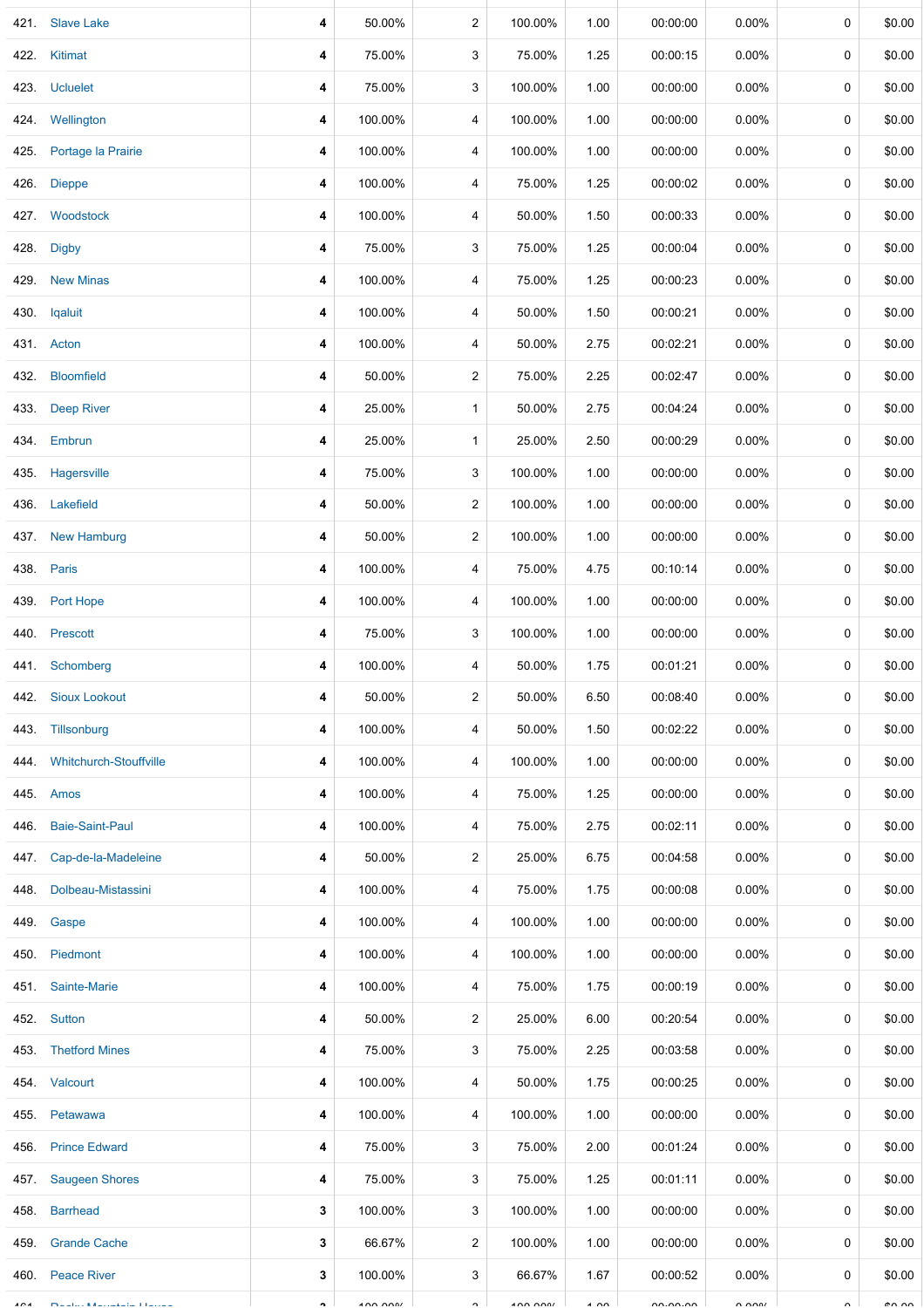|      | 461. ROCKY MOUNTAIN HOUSE | Ĵ | 100.00% | J              | 100.00% | UU.I | <b>00:00:00</b> | U.UU%    | U | <b>DU.UQ</b> |
|------|---------------------------|---|---------|----------------|---------|------|-----------------|----------|---|--------------|
|      | 462. Taber                | 3 | 100.00% | 3              | 66.67%  | 1.33 | 00:05:37        | $0.00\%$ | 0 | \$0.00       |
|      | 463. Three Hills          | 3 | 100.00% | 3              | 100.00% | 1.00 | 00:00:00        | $0.00\%$ | 0 | \$0.00       |
|      | 464. 100 Mile House       | 3 | 100.00% | 3              | 66.67%  | 1.67 | 00:00:15        | 0.00%    | 0 | \$0.00       |
|      | 465. Oliver               | 3 | 100.00% | 3              | 100.00% | 1.00 | 00:00:00        | $0.00\%$ | 0 | \$0.00       |
|      | 466. Sardis               | 3 | 100.00% | 3              | 100.00% | 1.00 | 00:00:00        | $0.00\%$ | 0 | \$0.00       |
| 467. | Dauphin                   | 3 | 100.00% | 3              | 66.67%  | 1.67 | 00:00:16        | $0.00\%$ | 0 | \$0.00       |
|      | 468. Morris               | 3 | 66.67%  | 2              | 100.00% | 1.00 | 00:00:00        | $0.00\%$ | 0 | \$0.00       |
|      | 469. Atholville           | 3 | 66.67%  | $\overline{2}$ | 100.00% | 1.00 | 00:00:00        | 0.00%    | 0 | \$0.00       |
|      | 470 Shippagan             | 3 | 100.00% | 3              | 33.33%  | 1.67 | 00:00:14        | $0.00\%$ | 0 | \$0.00       |
|      | 471. Saint Stephen        | 3 | 33.33%  | $\mathbf{1}$   | 0.00%   | 6.00 | 00:19:17        | 0.00%    | 0 | \$0.00       |
|      | 472. Sussex               | 3 | 100.00% | 3              | 100.00% | 1.00 | 00:00:00        | $0.00\%$ | 0 | \$0.00       |
|      | 473. Enfield              | 3 | 100.00% | 3              | 100.00% | 1.00 | 00:00:00        | 0.00%    | 0 | \$0.00       |
|      | 474. Terence Bay          | 3 | 33.33%  | $\mathbf{1}$   | 33.33%  | 2.00 | 00:00:13        | $0.00\%$ | 0 | \$0.00       |
|      | 475. Beamsville           | 3 | 100.00% | 3              | 66.67%  | 1.33 | 00:00:30        | $0.00\%$ | 0 | \$0.00       |
| 476. | <b>Beaverton</b>          | 3 | 100.00% | 3              | 100.00% | 1.00 | 00:00:00        | $0.00\%$ | 0 | \$0.00       |
|      | 477. Casselman            | 3 | 100.00% | 3              | 100.00% | 1.00 | 00:00:00        | 0.00%    | 0 | \$0.00       |
|      | 478. Chesley              | 3 | 66.67%  | $\overline{2}$ | 100.00% | 1.00 | 00:00:00        | 0.00%    | 0 | \$0.00       |
|      | 479. Churchville          | 3 | 100.00% | 3              | 100.00% | 1.00 | 00:00:00        | $0.00\%$ | 0 | \$0.00       |
|      | 480. Exeter               | 3 | 100.00% | 3              | 66.67%  | 2.33 | 00:00:25        | $0.00\%$ | 0 | \$0.00       |
|      | 481. Fenwick              | 3 | 33.33%  | $\mathbf{1}$   | 100.00% | 1.00 | 00:00:00        | $0.00\%$ | 0 | \$0.00       |
|      | 482. Forest               | 3 | 100.00% | 3              | 66.67%  | 3.00 | 00:02:01        | 0.00%    | 0 | \$0.00       |
|      | 483. Leamington           | 3 | 100.00% | 3              | 100.00% | 1.00 | 00:00:00        | 0.00%    | 0 | \$0.00       |
|      | 484. Metcalfe             | 3 | 100.00% | 3              | 100.00% | 1.00 | 00:00:00        | $0.00\%$ | 0 | \$0.00       |
| 485. | <b>Mount Hope</b>         | 3 | 100.00% | 3              | 66.67%  | 1.67 | 00:00:14        | $0.00\%$ | 0 | \$0.00       |
| 486. | <b>Red Lake</b>           | 3 | 100.00% | 3              | 100.00% | 1.00 | 00:00:00        | $0.00\%$ | 0 | \$0.00       |
| 487. | Strathroy                 | 3 | 100.00% | 3              | 100.00% | 1.00 | 00:00:00        | $0.00\%$ | 0 | \$0.00       |
|      | 488. Tottenham            | 3 | 100.00% | 3              | 66.67%  | 4.67 | 00:01:17        | $0.00\%$ | 0 | \$0.00       |
| 489. | Baie-Comeau               | 3 | 100.00% | 3              | 100.00% | 1.00 | 00:00:00        | $0.00\%$ | 0 | \$0.00       |
| 490. | <b>Bedford</b>            | 3 | 66.67%  | $\overline{2}$ | 33.33%  | 3.00 | 00:02:23        | $0.00\%$ | 0 | \$0.00       |
| 491. | <b>Buckingham</b>         | 3 | 100.00% | 3              | 100.00% | 1.00 | 00:00:00        | $0.00\%$ | 0 | \$0.00       |
|      | 492. Grande-Riviere       | 3 | 100.00% | 3              | 33.33%  | 4.67 | 00:06:05        | $0.00\%$ | 0 | \$0.00       |
|      | 493. La Malbaie           | 3 | 100.00% | 3              | 100.00% | 1.00 | 00:00:00        | $0.00\%$ | 0 | \$0.00       |
| 494. | Lac-Etchemin              | 3 | 100.00% | 3              | 33.33%  | 3.00 | 00:01:14        | $0.00\%$ | 0 | \$0.00       |
|      | 495. Noranda              | 3 | 100.00% | 3              | 100.00% | 1.00 | 00:00:00        | $0.00\%$ | 0 | \$0.00       |
| 496. | Richelieu                 | 3 | 100.00% | 3              | 66.67%  | 1.67 | 00:04:43        | $0.00\%$ | 0 | \$0.00       |
|      | 497. Roberval             | 3 | 33.33%  | 1              | 66.67%  | 1.67 | 00:00:02        | $0.00\%$ | 0 | \$0.00       |
| 498. | Saint-Nicolas             | 3 | 66.67%  | $\overline{c}$ | 66.67%  | 2.00 | 00:02:51        | $0.00\%$ | 0 | \$0.00       |
| 499. | <b>St-Romuald</b>         | 3 | 100.00% | 3              | 66.67%  | 2.00 | 00:02:54        | $0.00\%$ | 0 | \$0.00       |
|      | 500 Yamachiche            | 3 | 100.00% | 3              | 66.67%  | 1.33 | 00:00:04        | $0.00\%$ | 0 | \$0.00       |
|      | 501 Assiniboia            | 3 | 100.00% | 3              | 66.67%  | 1.33 | 00:00:07        | $0.00\%$ | 0 | \$0.00       |
|      |                           |   |         |                |         |      |                 |          |   |              |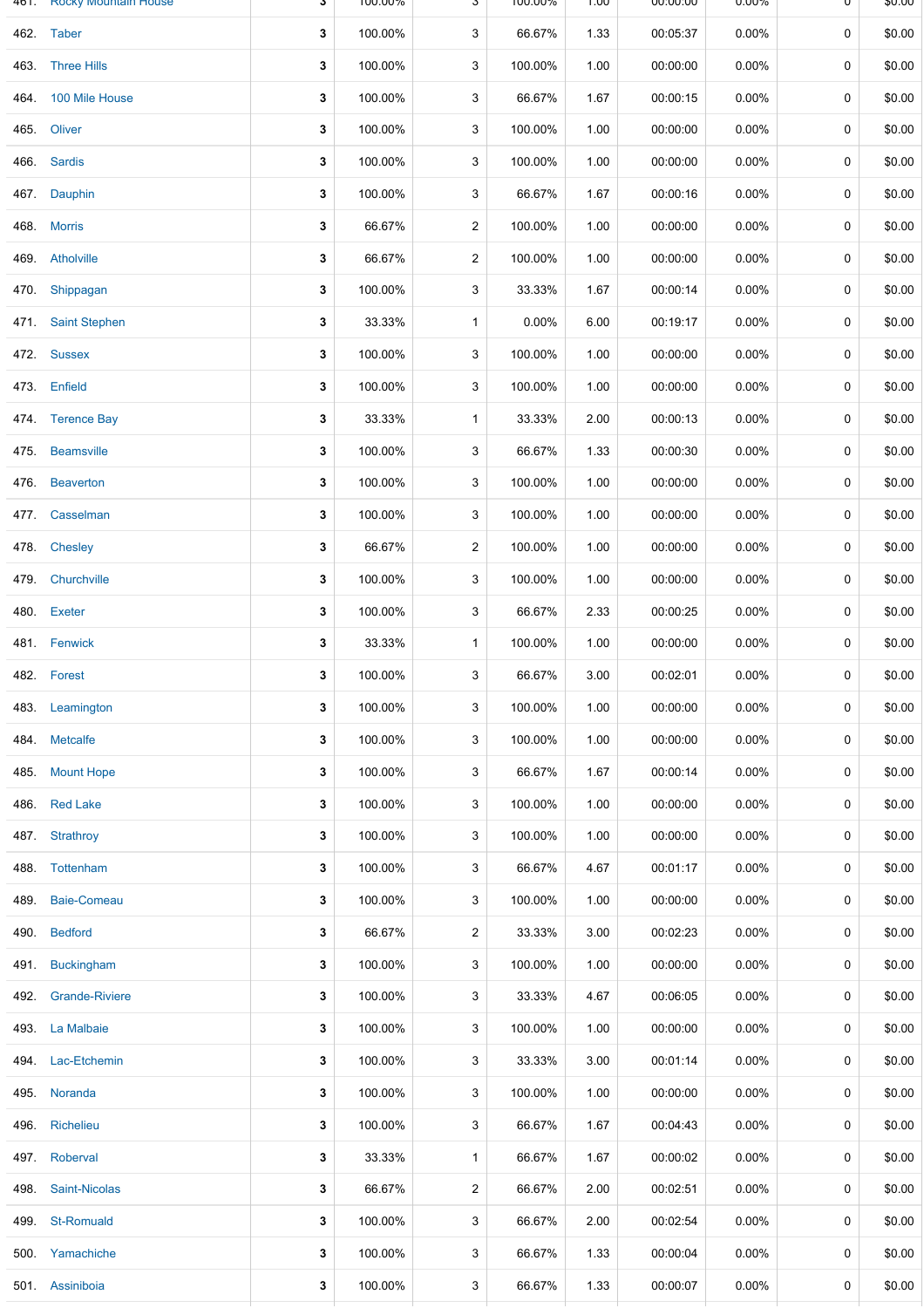| 502.      | Esterhazy            | 3                       | 100.00%  | 3                       | 33.33%   | 1.67  | 00:01:56 | 0.00%    | 0           | \$0.00 |
|-----------|----------------------|-------------------------|----------|-------------------------|----------|-------|----------|----------|-------------|--------|
| 503.      | Humboldt             | 3                       | 100.00%  | 3                       | 100.00%  | 1.00  | 00:00:00 | 0.00%    | 0           | \$0.00 |
|           | 504. Kamsack         | 3                       | 100.00%  | 3                       | 66.67%   | 1.33  | 00:00:01 | $0.00\%$ | 0           | \$0.00 |
| 505.      | <b>Meadow Lake</b>   | 3                       | 100.00%  | 3                       | 100.00%  | 1.00  | 00:00:00 | 0.00%    | 0           | \$0.00 |
| 506.      | <b>Melville</b>      | 3                       | 100.00%  | 3                       | 66.67%   | 1.33  | 00:00:30 | 0.00%    | 0           | \$0.00 |
|           | 507. Beloeil         | $\mathbf{3}$            | 100.00%  | 3                       | 33.33%   | 4.00  | 00:04:44 | 0.00%    | 0           | \$0.00 |
| 508.      | <b>Brant</b>         | 3                       | 100.00%  | 3                       | 33.33%   | 1.67  | 00:00:08 | $0.00\%$ | 0           | \$0.00 |
|           | 509. Chestermere     | 3                       | 33.33%   | $\mathbf{1}$            | 100.00%  | 1.00  | 00:00:00 | 0.00%    | 0           | \$0.00 |
|           | 510. Fermont         | $\mathbf{3}$            | 33.33%   | $\mathbf{1}$            | 0.00%    | 10.33 | 00:16:25 | 0.00%    | 0           | \$0.00 |
|           | 511. Lower Sackville | $\mathbf{3}$            | 100.00%  | 3                       | 100.00%  | 1.00  | 00:00:00 | 0.00%    | 0           | \$0.00 |
|           | 512. View Royal      | $\mathbf{3}$            | 66.67%   | $\overline{a}$          | 100.00%  | 1.00  | 00:00:00 | 0.00%    | 0           | \$0.00 |
|           | 513. Drayton Valley  | $\mathbf{2}$            | 100.00%  | $\overline{a}$          | 50.00%   | 2.00  | 00:00:31 | $0.00\%$ | 0           | \$0.00 |
|           | 514. Drumheller      | $\mathbf{2}$            | 100.00%  | $\overline{a}$          | 100.00%  | 1.00  | 00:00:00 | 0.00%    | 0           | \$0.00 |
|           | 515. Fairview        | $\mathbf{2}$            | 100.00%  | $\overline{2}$          | 0.00%    | 2.00  | 00:03:23 | 0.00%    | 0           | \$0.00 |
|           | 516. High River      | $\mathbf{2}$            | 100.00%  | $\overline{a}$          | 50.00%   | 1.50  | 00:00:34 | $0.00\%$ | 0           | \$0.00 |
|           | 517 Jasper           | $\mathbf{2}$            | 100.00%  | $\overline{2}$          | 0.00%    | 3.00  | 00:02:47 | $0.00\%$ | 0           | \$0.00 |
|           | 518. Nisku           | $\mathbf{2}$            | 100.00%  | $\overline{\mathbf{c}}$ | 100.00%  | 1.00  | 00:00:00 | $0.00\%$ | 0           | \$0.00 |
|           | 519. Olds            | $\mathbf{2}$            | 100.00%  | $\overline{a}$          | 100.00%  | 1.00  | 00:00:00 | $0.00\%$ | 0           | \$0.00 |
|           | 520. Stettler        | $\mathbf 2$             | 50.00%   | $\mathbf{1}$            | 100.00%  | 1.00  | 00:00:00 | $0.00\%$ | 0           | \$0.00 |
|           | 521. Vegreville      | $\mathbf{2}$            | 50.00%   | $\mathbf{1}$            | 50.00%   | 5.50  | 00:18:44 | 0.00%    | 0           | \$0.00 |
|           | 522. Alert Bay       | $\mathbf{2}$            | 100.00%  | $\overline{\mathbf{c}}$ | 50.00%   | 1.50  | 00:04:01 | $0.00\%$ | 0           | \$0.00 |
|           | 523. Kimberley       | $\overline{\mathbf{2}}$ | 50.00%   | $\mathbf{1}$            | 50.00%   | 1.50  | 00:02:09 | 0.00%    | 0           | \$0.00 |
|           | 524 Maple Ridge      | $\mathbf{2}$            | 100.00%  | $\overline{a}$          | 0.00%    | 5.50  | 00:01:54 | $0.00\%$ | 0           | \$0.00 |
|           | 525. Port Hardy      | $\mathbf 2$             | 100.00%  | $\overline{a}$          | 100.00%  | 1.00  | 00:00:00 | 0.00%    | 0           | \$0.00 |
| 526.      | Valemount            | $\mathbf{2}$            | 100.00%  | $\overline{2}$          | 100.00%  | 1.00  | 00:00:00 | $0.00\%$ | 0           | \$0.00 |
|           | 527. Deloraine       | 2                       | 50.00%   | $\mathbf{1}$            | 50.00%   | 1.50  | 00:00:18 | $0.00\%$ | 0           | \$0.00 |
|           | 528. Flin Flon       | $\mathbf{2}$            | 100.00%  | $\overline{2}$          | 100.00%  | 1.00  | 00:00:00 | $0.00\%$ | 0           | \$0.00 |
|           | 529. Morden          | $\mathbf{2}$            | 100.00%  | $\overline{2}$          | 100.00%  | 1.00  | 00:00:00 | $0.00\%$ | 0           | \$0.00 |
| 530.      | Neepawa              | $\mathbf{2}$            | 100.00%  | $\overline{2}$          | 100.00%  | 1.00  | 00:00:00 | $0.00\%$ | 0           | \$0.00 |
|           | 531. Niverville      | $\mathbf{2}$            | 100.00%  | $\overline{2}$          | 100.00%  | 1.00  | 00:00:00 | $0.00\%$ | 0           | \$0.00 |
|           | 532. Oak Bluff       | $\mathbf{2}$            | 100.00%  | $\overline{2}$          | 50.00%   | 1.50  | 00:01:11 | 0.00%    | 0           | \$0.00 |
|           | 533. Selkirk         | $\mathbf{2}$            | 100.00%  | $\overline{2}$          | 100.00%  | 1.00  | 00:00:00 | 0.00%    | 0           | \$0.00 |
|           | 534. Stonewall       | $\mathbf{2}$            | 100.00%  | $\overline{2}$          | 100.00%  | 1.00  | 00:00:00 | 0.00%    | 0           | \$0.00 |
|           | 535. Rothesay        | $\mathbf{2}$            | 100.00%  | $\overline{2}$          | 100.00%  | 1.00  | 00:00:00 | $0.00\%$ | 0           | \$0.00 |
|           | 536. Saint-Basile    | $\mathbf{2}$            | 100.00%  | $\overline{2}$          | 100.00%  | 1.00  | 00:00:00 | $0.00\%$ | $\mathbf 0$ | \$0.00 |
|           | 537. Wabush          | $\mathbf{2}$            | 50.00%   | $\mathbf{1}$            | $0.00\%$ | 3.00  | 00:06:12 | $0.00\%$ | 0           | \$0.00 |
|           | 538. Lawrencetown    | $\mathbf{2}$            | 100.00%  | $\overline{2}$          | 100.00%  | 1.00  | 00:00:00 | $0.00\%$ | 0           | \$0.00 |
|           | 539. Fort Providence | $\mathbf{2}$            | 100.00%  | $\overline{2}$          | 50.00%   | 1.50  | 00:00:05 | $0.00\%$ | 0           | \$0.00 |
|           | 540. Arnprior        | $\mathbf{2}$            | 100.00%  | $\overline{2}$          | 100.00%  | 1.00  | 00:00:00 | $0.00\%$ | 0           | \$0.00 |
|           | 541. Delta           | $\mathbf{2}$            | $0.00\%$ | 0                       | 50.00%   | 15.00 | 00:13:04 | $0.00\%$ | 0           | \$0.00 |
| 542. Erin |                      | 2                       | 100.00%  | $\overline{a}$          | 50.00%   | 2.50  | 00:05:37 | $0.00\%$ | 0           | \$0.00 |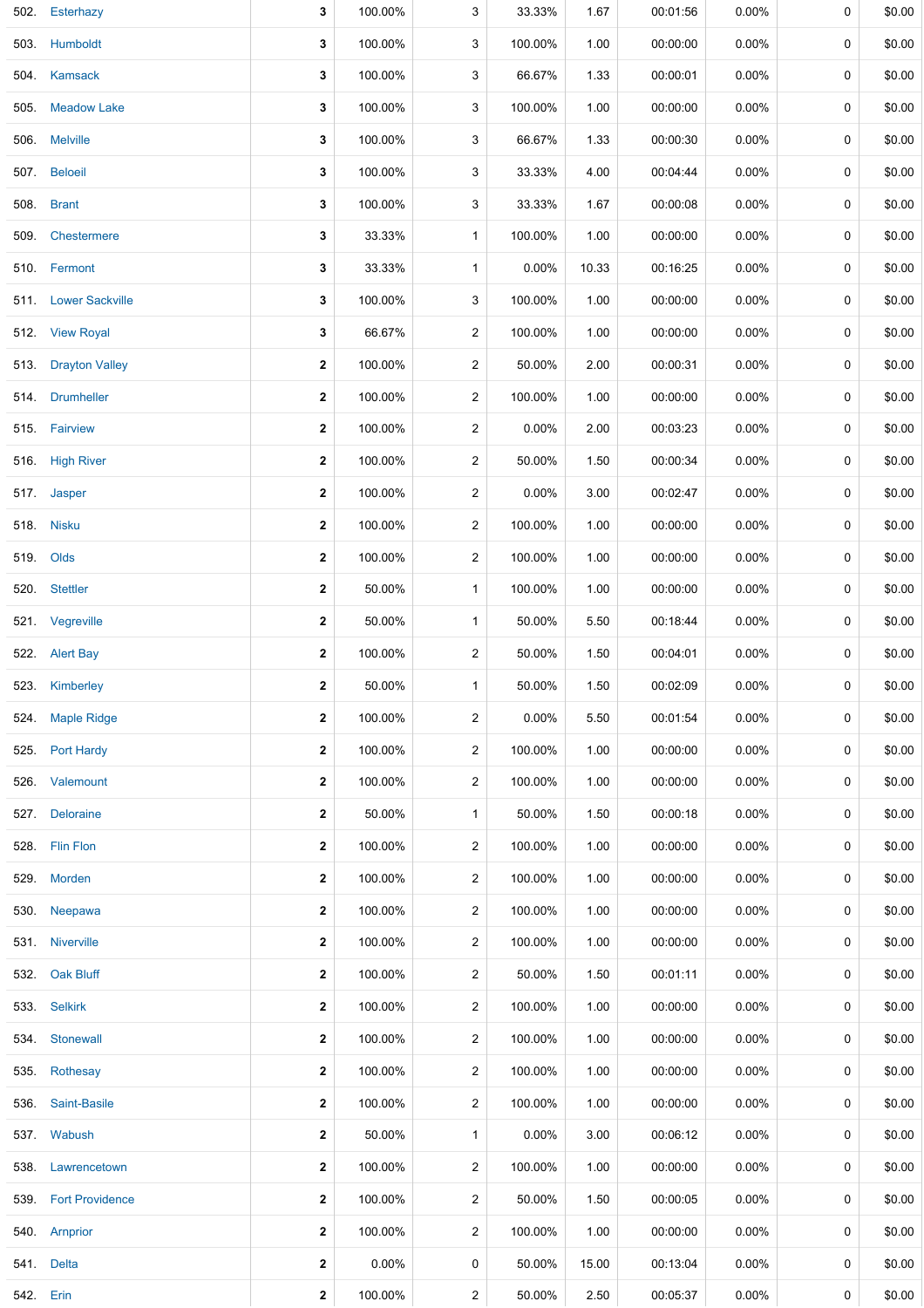| 543.       | <b>Fort Frances</b>          | $\mathbf{2}$         | 100.00% | $\overline{c}$          | 100.00% | 1.00 | 00:00:00    | 0.00%    | 0           | \$0.00  |
|------------|------------------------------|----------------------|---------|-------------------------|---------|------|-------------|----------|-------------|---------|
| 544.       | Inglewood                    | $\mathbf{2}$         | 100.00% | $\overline{c}$          | 100.00% | 1.00 | 00:00:00    | 0.00%    | 0           | \$0.00  |
| 545.       | <b>Milverton</b>             | $\mathbf{2}$         | 100.00% | $\overline{c}$          | 50.00%  | 2.50 | 00:00:20    | $0.00\%$ | 0           | \$0.00  |
| 546.       | <b>New Dundee</b>            | $\mathbf{2}$         | 50.00%  | $\mathbf{1}$            | 50.00%  | 3.50 | 00:01:35    | 0.00%    | 0           | \$0.00  |
| 547.       | <b>Norval</b>                | $\boldsymbol{2}$     | 100.00% | $\boldsymbol{2}$        | 100.00% | 1.00 | 00:00:00    | 0.00%    | 0           | \$0.00  |
|            |                              | $\mathbf{2}$         |         |                         |         |      |             |          | 0           |         |
| 548.       | <b>Parry Sound</b>           |                      | 100.00% | $\overline{\mathbf{c}}$ | 50.00%  | 1.50 | 00:00:43    | 0.00%    |             | \$0.00  |
| 549.       | Pontypool                    | $\boldsymbol{2}$     | 100.00% | $\boldsymbol{2}$        | 100.00% | 1.00 | 00:00:00    | 0.00%    | 0           | \$0.00  |
| 550.       | Stouffville                  | $\boldsymbol{2}$     | 100.00% | $\overline{\mathbf{c}}$ | 50.00%  | 1.50 | 00:00:00    | 0.00%    | $\mathbf 0$ | \$0.00  |
| 551.       | Wallaceburg                  | $\boldsymbol{2}$     | 100.00% | $\overline{c}$          | 100.00% | 1.00 | 00:00:00    | $0.00\%$ | 0           | \$0.00  |
|            | 552. La Baie                 | $\mathbf{2}$         | 100.00% | $\overline{c}$          | 100.00% | 1.00 | 00:00:00    | $0.00\%$ | 0           | \$0.00  |
| 553.       | La Sarre                     | $\mathbf 2$          | 100.00% | $\overline{2}$          | 50.00%  | 1.50 | 00:00:03    | 0.00%    | 0           | \$0.00  |
| 554.       | Lac-Megantic                 | $\boldsymbol{2}$     | 100.00% | $\overline{c}$          | 100.00% | 1.00 | 00:00:00    | $0.00\%$ | 0           | \$0.00  |
| 555.       | Lachute                      | $\mathbf{2}$         | 100.00% | $\overline{2}$          | 100.00% | 1.00 | 00:00:00    | 0.00%    | 0           | \$0.00  |
|            | 556. Lambton                 | $\mathbf{2}$         | 100.00% | $\overline{c}$          | 50.00%  | 2.50 | 00:00:20    | 0.00%    | 0           | \$0.00  |
| 557.       | Larochelle                   | $\mathbf{2}$         | 50.00%  | $\mathbf{1}$            | 0.00%   | 3.50 | 00:09:36    | 0.00%    | 0           | \$0.00  |
| 558.       | Le Gardeur                   | $\boldsymbol{2}$     | 100.00% | $\overline{c}$          | 50.00%  | 1.50 | 00:01:02    | 0.00%    | 0           | \$0.00  |
| 559.       | Napierville                  | $\mathbf{2}$         | 50.00%  | $\mathbf{1}$            | 0.00%   | 3.00 | 00:04:58    | 0.00%    | 0           | \$0.00  |
| 560.       | Saint-Jean-Chrysostome       | $\mathbf{2}$         | 100.00% | $\overline{2}$          | 50.00%  | 1.50 | 00:00:41    | 0.00%    | 0           | \$0.00  |
| 561.       | Saint-Raymond                | $\mathbf{2}$         | 100.00% | $\overline{c}$          | 50.00%  | 5.50 | 00:01:09    | $0.00\%$ | 0           | \$0.00  |
| 562.       | Sainte-Rosalie               | $\mathbf{2}$         | 100.00% | $\overline{2}$          | 100.00% | 1.00 | 00:00:00    | 0.00%    | 0           | \$0.00  |
|            | 563. Val-Belair              | $\mathbf{2}$         | 100.00% | $\overline{c}$          | 100.00% | 1.00 | 00:00:00    | $0.00\%$ | 0           | \$0.00  |
|            | 564. Vallee-Jonction         | $\mathbf{2}$         | 100.00% | $\overline{2}$          | 100.00% | 1.00 | 00:00:00    | 0.00%    | 0           | \$0.00  |
|            | 565. Carlyle                 | $\mathbf{2}$         | 100.00% | $\overline{2}$          | 100.00% | 1.00 | 00:00:00    | $0.00\%$ | 0           | \$0.00  |
| 566.       | Kindersley                   | $\mathbf{2}$         | 100.00% | $\overline{2}$          | 100.00% | 1.00 | 00:00:00    | $0.00\%$ | 0           | \$0.00  |
| 567.       | Lampman                      | $\mathbf{2}$         | 100.00% | $\overline{c}$          | 50.00%  | 1.50 | 00:00:06    | $0.00\%$ | 0           | \$0.00  |
| 568.       | Moosomin                     | $\mathbf{2}$         | 100.00% | $\overline{c}$          | 100.00% | 1.00 | 00:00:00    | $0.00\%$ | 0           | \$0.00  |
| 569.       | Rosetown                     | $\mathbf{2}$         | 100.00% | $\overline{2}$          | 100.00% | 1.00 | 00:00:00    | $0.00\%$ | 0           | \$0.00  |
|            | 570. Warman                  | $\mathbf{2}$         | 100.00% | $\overline{c}$          | 100.00% | 1.00 | 00:00:00    | $0.00\%$ | 0           | \$0.00  |
| 571.       | <b>Clarence-Rockland</b>     | $\mathbf{2}$         | 100.00% | $\overline{2}$          | 50.00%  | 1.50 | 00:00:14    | $0.00\%$ | 0           | \$0.00  |
|            | 572. Fall River              | $\mathbf{2}$         | 100.00% | 2                       | 0.00%   | 4.50 | 00:00:46    | $0.00\%$ | 0           | \$0.00  |
| 573.       | Haldimand                    | $\mathbf{2}$         | 100.00% | $\overline{2}$          | 100.00% | 1.00 | 00:00:00    | $0.00\%$ | 0           | \$0.00  |
|            | 574. LaSalle                 | $\mathbf{2}$         | 100.00% | 2                       | 50.00%  | 4.00 | 00:05:27    | $0.00\%$ | 0           | \$0.00  |
| 575.       | Naramata                     | $\mathbf{2}$         | 100.00% | $\overline{a}$          | 50.00%  | 1.50 | 00:01:30    | $0.00\%$ | 0           | \$0.00  |
| 576.       | Niagara-on-the-Lake          | $\boldsymbol{2}$     | 100.00% | $\overline{2}$          | 50.00%  | 2.00 | 00:04:50    | $0.00\%$ | 0           | \$0.00  |
| 577.       | <b>Quinte West</b>           | $\mathbf{2}$         | 100.00% | $\overline{c}$          | 100.00% | 1.00 | 00:00:00    | $0.00\%$ | 0           | \$0.00  |
| 578.       | <b>Upper Hammonds Plains</b> | $\mathbf{2}$         | 100.00% | $\overline{2}$          | 50.00%  | 2.50 | 00:04:30    | $0.00\%$ | 0           | \$0.00  |
|            | 579. Acme                    | 1                    | 100.00% | $\mathbf{1}$            | 100.00% | 1.00 | 00:00:00    | $0.00\%$ | 0           | \$0.00  |
| 580.       | Didsbury                     | 1                    | 100.00% | $\mathbf{1}$            | 100.00% | 1.00 | 00:00:00    | 0.00%    | 0           | \$0.00  |
| 581.       | Lac la Biche                 | 1                    | 100.00% | $\mathbf{1}$            | 100.00% | 1.00 | 00:00:00    | 0.00%    | 0           | \$0.00  |
| 582.       | Valleyview                   | 1                    | 0.00%   | 0                       | 100.00% | 1.00 | 00:00:00    | 0.00%    | 0           | \$0.00  |
| <b>COO</b> | <i>Montinok</i>              | $\blacktriangleleft$ | 100 000 | $\blacktriangleleft$    | 100 DDD | 1.00 | $vu$ . $vu$ | U UU0V   | $\cap$      | $en$ nn |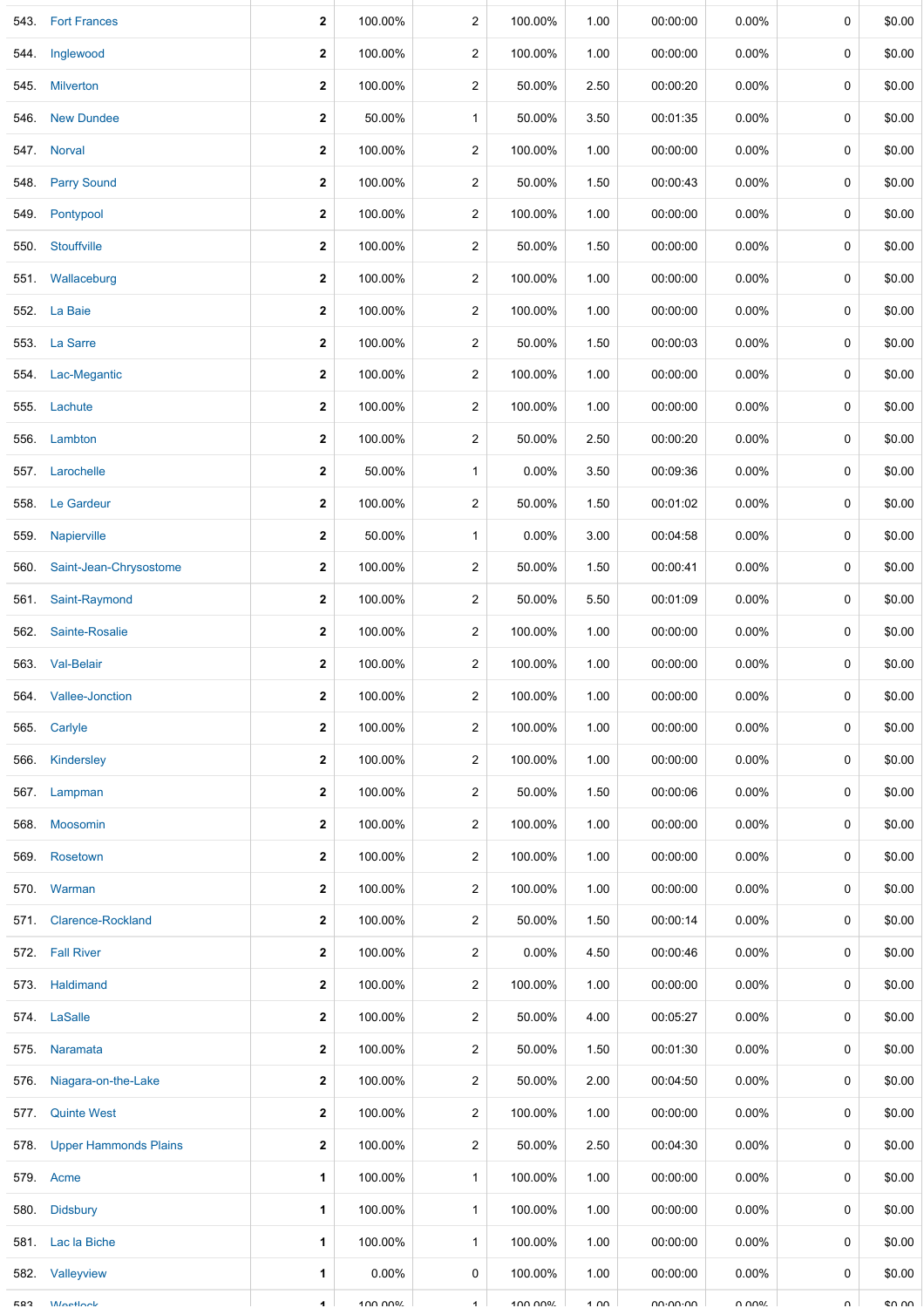| \$0.00<br>0<br>0<br>\$0.00<br>\$0.00<br>0<br>0<br>\$0.00<br>\$0.00<br>0 |
|-------------------------------------------------------------------------|
|                                                                         |
|                                                                         |
|                                                                         |
|                                                                         |
|                                                                         |
| 0<br>\$0.00                                                             |
| \$0.00<br>0                                                             |
| $\mathbf 0$<br>\$0.00                                                   |
| 0<br>\$0.00                                                             |
| \$0.00<br>0                                                             |
| \$0.00<br>0                                                             |
| \$0.00<br>0                                                             |
| 0<br>\$0.00                                                             |
| \$0.00<br>0                                                             |
| \$0.00<br>0                                                             |
| \$0.00<br>0                                                             |
| 0<br>\$0.00                                                             |
| 0<br>\$0.00                                                             |
| \$0.00<br>0                                                             |
| \$0.00<br>0                                                             |
| \$0.00<br>0                                                             |
| \$0.00<br>0                                                             |
| 0<br>\$0.00                                                             |
| 0<br>\$0.00                                                             |
| 0<br>\$0.00                                                             |
| 0<br>\$0.00                                                             |
| 0<br>\$0.00                                                             |
| 0<br>\$0.00                                                             |
| 0<br>\$0.00                                                             |
| \$0.00<br>0                                                             |
| 0<br>\$0.00                                                             |
| 0<br>\$0.00                                                             |
| 0<br>\$0.00                                                             |
| 0<br>\$0.00                                                             |
| 0<br>\$0.00                                                             |
| 0<br>\$0.00                                                             |
| 0<br>\$0.00                                                             |
| 0<br>\$0.00                                                             |
|                                                                         |
| \$0.00<br>0                                                             |
|                                                                         |

1 1 00.00.00 0.00.00 0.00.00 1 0.00.00 0.00.00 1

 $\mathsf{U}$   $\mathsf{V}$   $\mathsf{V}$ 

**JOJ.** WESHUCK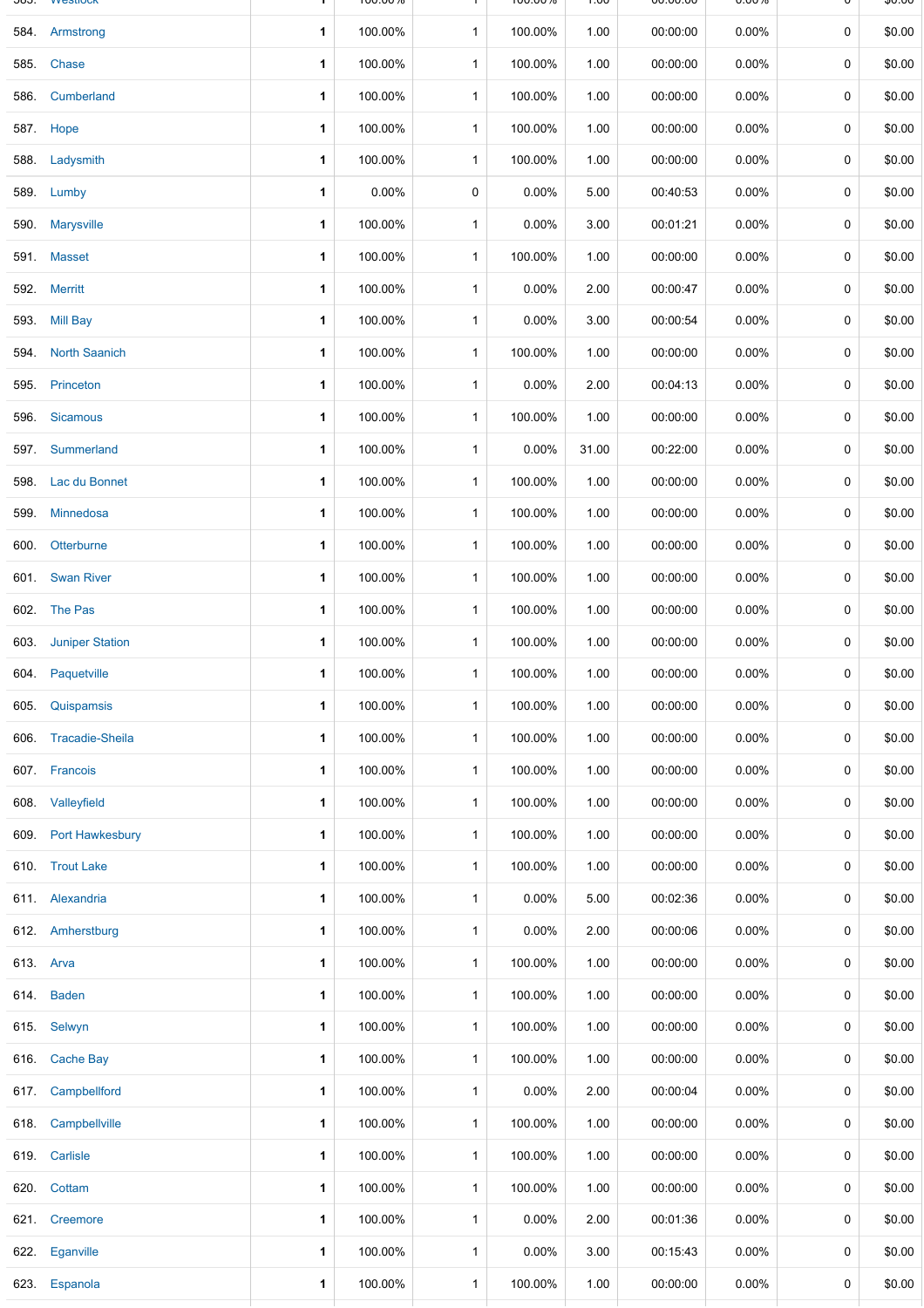|      | 624. Essex             | 1           | 100.00% | 1            | 100.00% | 1.00 | 00:00:00 | 0.00%    | 0 | \$0.00 |
|------|------------------------|-------------|---------|--------------|---------|------|----------|----------|---|--------|
|      | 625. Fergus            | 1           | 100.00% | $\mathbf{1}$ | 100.00% | 1.00 | 00:00:00 | 0.00%    | 0 | \$0.00 |
|      | 626. Glencoe           | 1           | 100.00% | $\mathbf{1}$ | 100.00% | 1.00 | 00:00:00 | $0.00\%$ | 0 | \$0.00 |
|      | 627. Grand Valley      | 1           | 100.00% | 1            | 0.00%   | 4.00 | 00:05:46 | 0.00%    | 0 | \$0.00 |
| 628. | <b>Iroquois Falls</b>  | 1           | 100.00% | $\mathbf{1}$ | 100.00% | 1.00 | 00:00:00 | 0.00%    | 0 | \$0.00 |
|      | 629. Manotick          | 1           | 100.00% | $\mathbf{1}$ | 100.00% | 1.00 | 00:00:00 | 0.00%    | 0 | \$0.00 |
| 630. | Merrickville-Wolford   | 1           | 100.00% | $\mathbf{1}$ | 100.00% | 1.00 | 00:00:00 | 0.00%    | 0 | \$0.00 |
|      | 631. Midhurst          | 1           | 100.00% | 1            | 0.00%   | 2.00 | 00:00:07 | 0.00%    | 0 | \$0.00 |
| 632. | <b>Greater Napanee</b> | 1           | 100.00% | 1            | 0.00%   | 2.00 | 00:00:10 | 0.00%    | 0 | \$0.00 |
|      | 633. Nipigon           | 1           | 100.00% | $\mathbf{1}$ | 100.00% | 1.00 | 00:00:00 | 0.00%    | 0 | \$0.00 |
|      | 634. Norwich           | 1           | 100.00% | 1            | 100.00% | 1.00 | 00:00:00 | 0.00%    | 0 | \$0.00 |
|      | 635. Perth             | 1           | 100.00% | $\mathbf{1}$ | 100.00% | 1.00 | 00:00:00 | 0.00%    | 0 | \$0.00 |
|      | 636. Point Edward      | 1           | 100.00% | 1            | 0.00%   | 7.00 | 00:03:00 | 0.00%    | 0 | \$0.00 |
|      | 637. Poplar Hill       | 1           | 100.00% | $\mathbf{1}$ | 0.00%   | 2.00 | 00:00:44 | 0.00%    | 0 | \$0.00 |
|      | 638. Port Colborne     | 1           | 100.00% | $\mathbf{1}$ | 100.00% | 1.00 | 00:00:00 | $0.00\%$ | 0 | \$0.00 |
| 639. | Renfrew                | 1           | 100.00% | $\mathbf{1}$ | 100.00% | 1.00 | 00:00:00 | 0.00%    | 0 | \$0.00 |
| 640. | Ridgetown              | 1           | 100.00% | 1            | 0.00%   | 2.00 | 00:00:42 | 0.00%    | 0 | \$0.00 |
|      | 641. Rockland          | 1           | 100.00% | 1            | 100.00% | 1.00 | 00:00:00 | 0.00%    | 0 | \$0.00 |
|      | 642. Shelburne         | 1           | 100.00% | 1            | 100.00% | 1.00 | 00:00:00 | 0.00%    | 0 | \$0.00 |
| 643. | Stevensville           | 1           | 100.00% | $\mathbf{1}$ | 100.00% | 1.00 | 00:00:00 | 0.00%    | 0 | \$0.00 |
|      | 644. Thessalon         | $\mathbf 1$ | 100.00% | $\mathbf{1}$ | 100.00% | 1.00 | 00:00:00 | $0.00\%$ | 0 | \$0.00 |
|      | 645. Thornbury         | 1           | 100.00% | 1            | 0.00%   | 3.00 | 00:00:10 | 0.00%    | 0 | \$0.00 |
|      | 646 Val Caron          | 1           | 100.00% | $\mathbf{1}$ | 0.00%   | 2.00 | 00:03:10 | $0.00\%$ | 0 | \$0.00 |
|      | 647. Wainfleet         | 1           | 100.00% | $\mathbf{1}$ | 100.00% | 1.00 | 00:00:00 | 0.00%    | 0 | \$0.00 |
|      | 648. Wawa              | 1           | 100.00% | $\mathbf{1}$ | 100.00% | 1.00 | 00:00:00 | 0.00%    | 0 | \$0.00 |
|      | 649. Wyoming           | 1           | 100.00% | $\mathbf{1}$ | 100.00% | 1.00 | 00:00:00 | 0.00%    | 0 | \$0.00 |
|      | 650. Asbestos          | 1           | 100.00% | 1            | 0.00%   | 2.00 | 00:00:32 | $0.00\%$ | 0 | \$0.00 |
|      | 651. Baie-D'Urfe       | 1           | 100.00% | $\mathbf{1}$ | 100.00% | 1.00 | 00:00:00 | 0.00%    | 0 | \$0.00 |
|      | 652. Beaupre           | 1           | 100.00% | $\mathbf{1}$ | 100.00% | 1.00 | 00:00:00 | 0.00%    | 0 | \$0.00 |
|      | 653. Becancour         | 1           | 0.00%   | 0            | 100.00% | 1.00 | 00:00:00 | 0.00%    | 0 | \$0.00 |
|      | 654. Brome             | 1           | 100.00% | 1            | 100.00% | 1.00 | 00:00:00 | $0.00\%$ | 0 | \$0.00 |
|      | 655. Cabano            | 1           | 100.00% | $\mathbf{1}$ | 100.00% | 1.00 | 00:00:00 | 0.00%    | 0 | \$0.00 |
|      | 656. Charny            | 1           | 100.00% | $\mathbf{1}$ | 100.00% | 1.00 | 00:00:00 | $0.00\%$ | 0 | \$0.00 |
|      | 657. Coaticook         | 1           | 100.00% | $\mathbf{1}$ | 100.00% | 1.00 | 00:00:00 | 0.00%    | 0 | \$0.00 |
|      | 658. Delson            | 1           | 100.00% | $\mathbf{1}$ | 100.00% | 1.00 | 00:00:00 | $0.00\%$ | 0 | \$0.00 |
|      | 659. Donnacona         | 1           | 100.00% | $\mathbf{1}$ | 100.00% | 1.00 | 00:00:00 | 0.00%    | 0 | \$0.00 |
|      | 660. Fatima            | 1           | 100.00% | $\mathbf{1}$ | 100.00% | 1.00 | 00:00:00 | 0.00%    | 0 | \$0.00 |
|      | 661. Iberville         | 1           | 100.00% | 1            | 100.00% | 1.00 | 00:00:00 | 0.00%    | 0 | \$0.00 |
|      | 662. Kahnawake         | 1           | 100.00% | $\mathbf{1}$ | 100.00% | 1.00 | 00:00:00 | 0.00%    | 0 | \$0.00 |
|      | 663. La Tuque          | 1           | 100.00% | $\mathbf{1}$ | 100.00% | 1.00 | 00:00:00 | 0.00%    | 0 | \$0.00 |
|      | 664. Laurier-Station   | 1           | 100.00% | $\mathbf{1}$ | 100.00% | 1.00 | 00:00:00 | 0.00%    | 0 | \$0.00 |